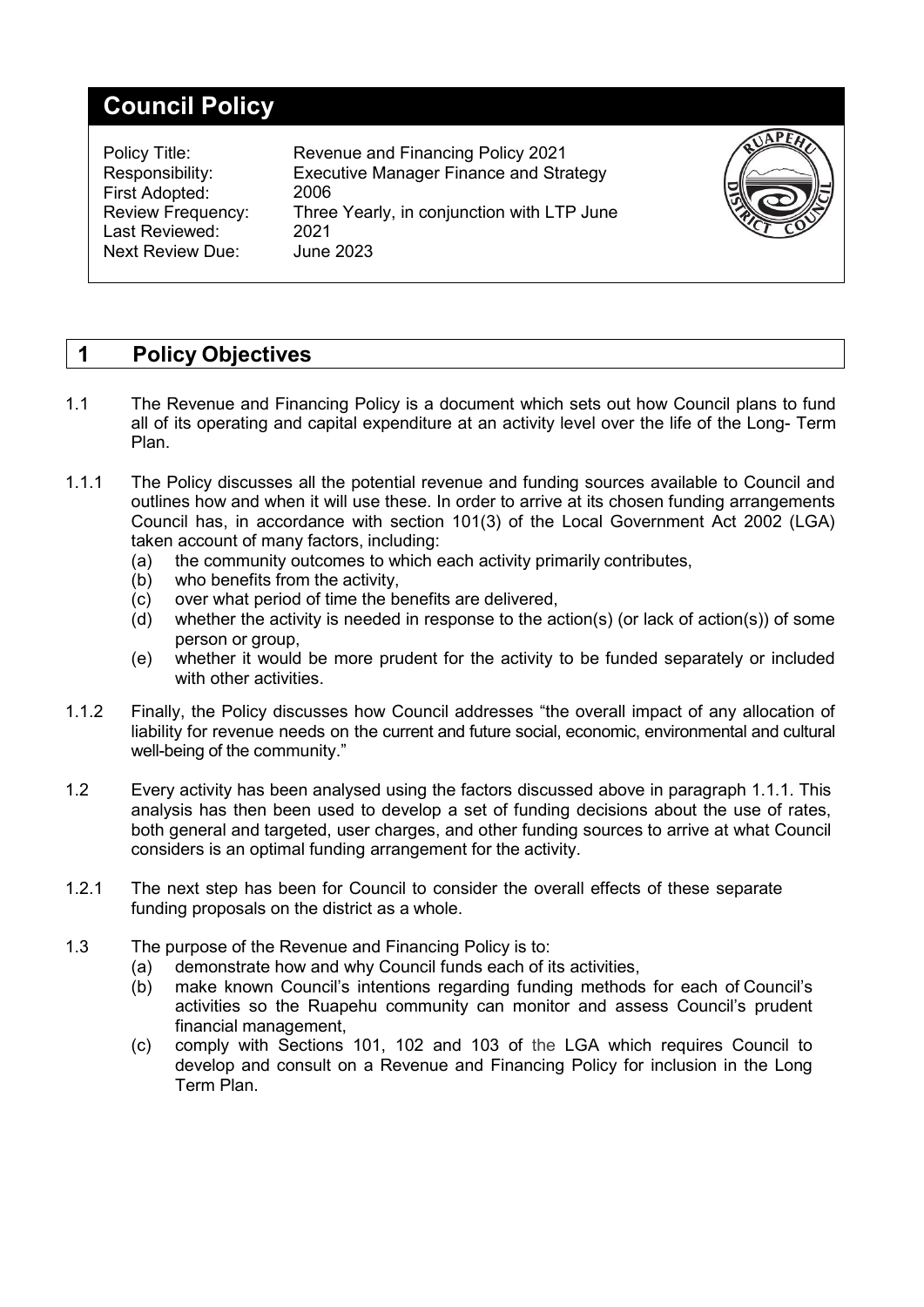# **2 Definitions**

- 2.1 **Defence Land** has the same meaning as in Section 22 of the Local Government Rating Act 2002 (LGRA).
- 2.2 **Exacerbator** means a person or group of people whose actions or inactions contribute to the need to undertake an activity.

# **3 Principles**

- 3.1 After taking account of the factors identified above, Council has agreed the following basic principles to guide the assessment of fairness and equity in choosing funding sources.
	- (a) Each generation of ratepayers should pay for the services they receive.<br>(b) User charges are preferred whenever a private benefit can be ider
	- User charges are preferred whenever a private benefit can be identified; and it is efficient to collect the revenue.
	- (c) Council will use any other funding sources before rates.<br>(d) Capital expenditure to replace assets will be primarily fu
	- Capital expenditure to replace assets will be primarily funded from depreciation.
	- (e) Capital expenditure to upgrade or build new assets will initially be funded through borrowings.
	- (f) Rate increases will be within the limits set in the Financial Strategy.
	- (g) Borrowing will be within the limits set in the Financial Strategy.
- 3.2 Complying with these principles can at times be challenging. Council must apply judgment in assessing many options to determine fairness in the development of budgets or acquisition of assets along with the choice of funding sources to implement these.

# **4 Policy Statement**

# **4 OPERATING COST FUNDING SOURCES**

# **4.1 Sources of Funding Operating Expenditure**

LGA Section 103(1) (a) requires Council to disclose policies in respect of the funding of operating expenses from the sources listed in Section 103(2).

Operating expenses are funded annually using a mix of sources as described below. Borrowing is not generally used to fund operating expenses.

# *4.1.1 User Charges*

User charges are used for services where there is a benefit to an individual or group. The price of the service is set, taking account of a number of factors. These could include:

- (a) The cost of providing the service.
- (b) An estimate of the users' private benefit derived from using the service.
- (c) Whether there are identifiable and distinct user groups/exacerbators identified by Council's Revenue and Financing Policy.
- (d) The impact of cost to encourage/discourage behaviours.<br>(e) The impact of cost on the demand for the service.
- The impact of cost on the demand for the service.
- (f) The cost and efficiency of collection mechanisms.
- (g) The impact of affordability on users.
- (h) Other matters as determined by Council.
- (i) The user charge represents the fairest method to seek a contribution from identified beneficiaries or exacerbators.

# *4.1.2 Grants, Sponsorship and Subsidies*

Grants, sponsorship and subsidies are used wherever they are available. The council expects to continue receiving substantial subsidies for road maintenance, and other Central Government grants/subsidies for waters and tourism infrastructure.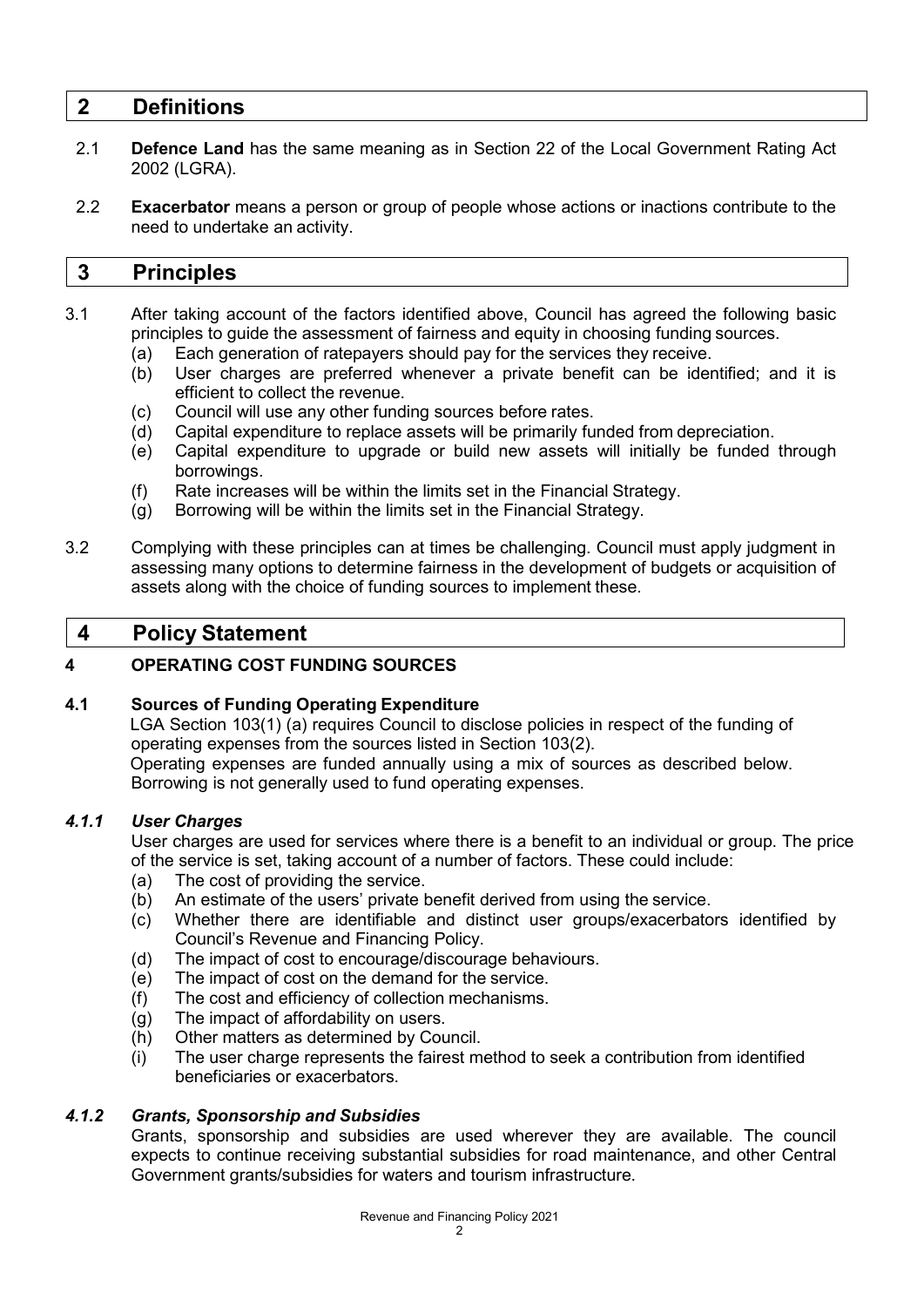4.1.3 Some services can only be continued so long as funding from these sources continues.

# *4.1.4 Investment Income; Dividends, Interest*

Income from dividends and interest is used to offset the overall costs of Council.

# *4.1.5 Other Revenue*

Council receives other operating income from:

- (a) Petrol tax<br>(b) Property re
- Property rentals
- (c) Other minor sources

#### *4.1.6 Rates*

Having exhausted all other funding sources, Council proposes to funds its remaining operating expenses from rates. For many activities, this is the main funding source reflecting Council's view that the collective benefit to the District is greater than any identifiable individual benefit.

- 4.1.7 Council recognises that there is a balance between transparency and efficiency when considering rating options. In deciding whether to introduce a new targeted rate Council must take into account the overall costs before deciding on whether to separately fund the activity.
- 4.1.8 Some activities may be best funded using user charges, such as the issue of building and resource consents. Other activities are better funded by targeted rates such as water and sewerage services.

# **4.2 Separate Funding**

Distinct or separate funding enables ratepayers or payers of user charges to assess more readily whether or not the cost of the service to them represents good value. They can also more easily determine how much money is being raised for and spent on the service. This is seen to promote transparency and accountability.

4.2.1 One of the factors Council is required to consider when deciding whether to separately fund an activity is the costs and benefits that might be achieved by that separate funding. The intent of this requirement is to avoid incurring costs in separately accounting for an activity where there is no clear benefit in so doing.

#### **4.3 Rates**

#### *4.3.1 General Rate*

A General Rate set as a differentiated rate in the dollar on capital value (CV) applied to all properties in the District with the exception of Defence Land which is rated on capital value but in accordance with Section 22 LG(R)A, the rate does not exceed the amount that would have been charged if the District's rate was calculated on the basis of land value only.

# **General Rate Differentials**

All land except for hydro-electric properties worth in excess of \$50 million (CV)

Hydro-electric properties worth in excess of \$50 million (CV)

#### 4.3.2 The General Rate is used when:

- (a) Council considers that a capital value rate is fairer than the use of other rating tools for the service funded,
- (b) Council considers that the community as a whole should meet costs of the activity or function,
- (c) Council is unable to achieve its user charge targets and must fund the expenditure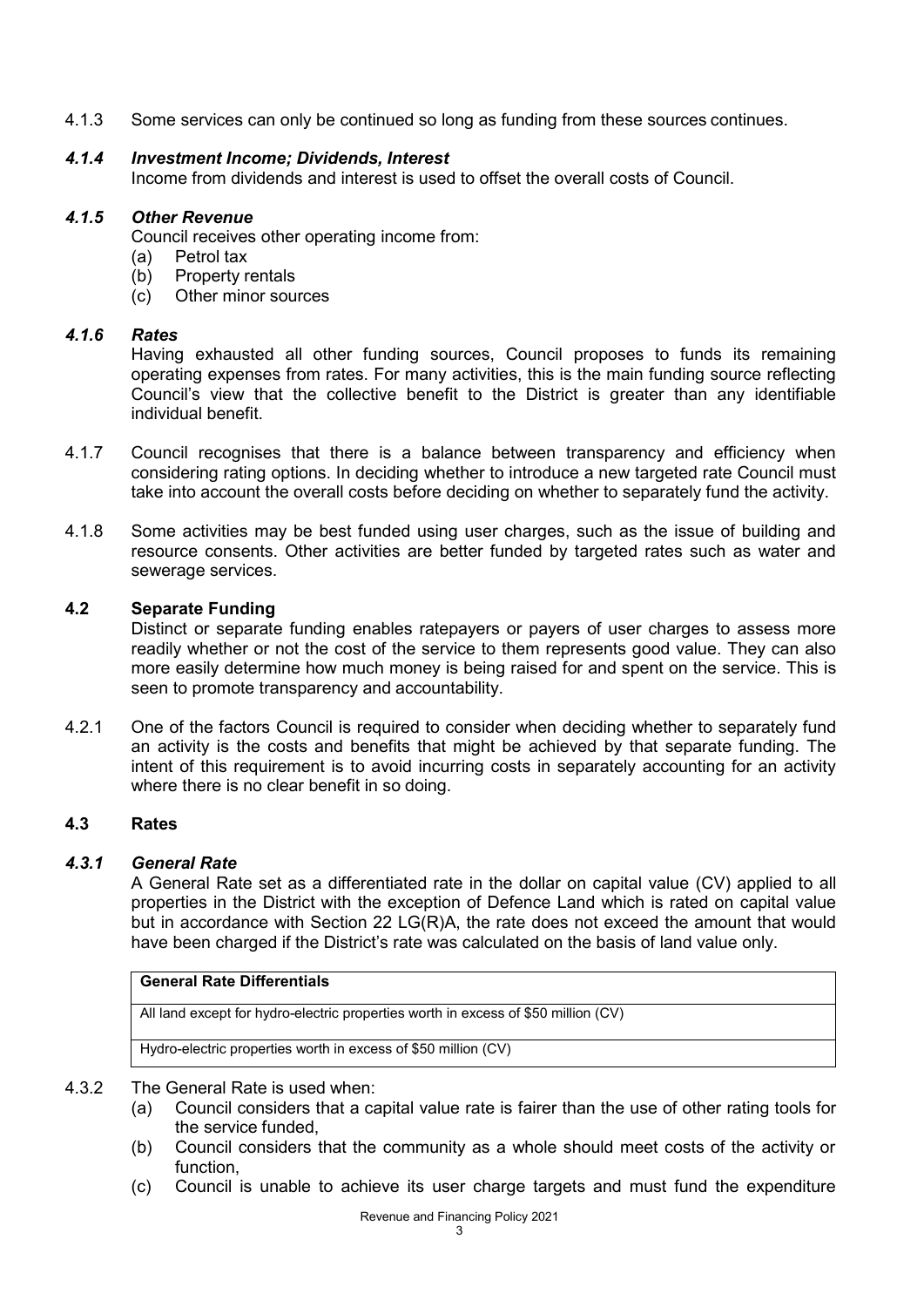shortfall.

# *4.3.3 Uniform Annual General Charge (UAGC)*

A UAGC funds a portion of Council's general costs.

- 4.3.4 The UAGC is assessed on the basis of the Separately Used or Inhabited Part (SUIP) of a Rating Unit to part fund the activities of Council. The amount of the UAGC is set at a level designed to ensure that the total of the UAGC and other targeted rates set on a uniform basis as an amount per rating unit or per SUIP of a rating unit, exclusive of those set for water supply or sewerage disposal do not exceed the allowable maximum of 30%. It forms part of the General Rate.
- 4.3.5 The total rate revenue from the UAGC together with other targeted rates set on a uniform basis as an amount per rating unit or per separately used or inhabited part of a rating unit (other than those set for water and wastewater), will not exceed 30% of the total rates.

# *4.3.6 Targeted Rates*

Council proposes to set a number of targeted rates to fund a range of services. Some of these rates are seen as proxies for user charges, particularly for services such as water and sewerage. These rates are described as "proxies" because they are generally fixed amounts payable by the different category of ratepayer, rather than an amount based on the level of usage.

- 4.3.7 An example of the difference between a proxy and a user charge is the way that Council charges for sewerage. Council charges a fixed amount to the rating unit based on the number of SUIPS and/or the number of pans. If that rate were a true user charge, Council might charge on the basis of the amount of sewerage being discharged. Setting rates on that basis is not permitted so the only legal mechanism allowing for a rate to be truly usage-based is a water by meter rate.
- 4.3.8 A targeted rate may be used when:
	- (a) Council considers that a targeted rate would enable a higher level of transparency in funding allocation; or
	- (b) Council considers that a targeted rate is fairer than the use of other existing rating tools for the activity or service funded, in consideration of the benefit derived from the service; or
	- (c) There is not an equal benefit to all of the district's ratepayers.
- 4.3.9 A targeted rate may be set on a number of bases:
	- (a) Uniformly as a Targeted Uniform Annual Rate if Council considers there is an equal benefit to the district ratepayers or a specific beneficiary group/s, or
	- (b) Differentially as a Targeted Annual Rate (TAR) if Council considers that the benefits arising from the rate varies according to the nature or location of the district ratepayers or specific beneficiary groups.

# *4.3.10 Differential Rates*

A differential may be applied to the General Rate under Sections 13 and 14 of the LGRA or a Targeted Rate under Sections 16 and 17 of the LGRA based on the categories set out in Schedule 2.

4.3.11 Differential rates mean that some ratepayers may pay more or less than others with the same value property if the rate is differentiated based on the non-value based matters in Schedule 2.

# *4.3.12 General and targeted rates*

The general rate is differentiated for hydro-electric properties worth in excess of \$50 million.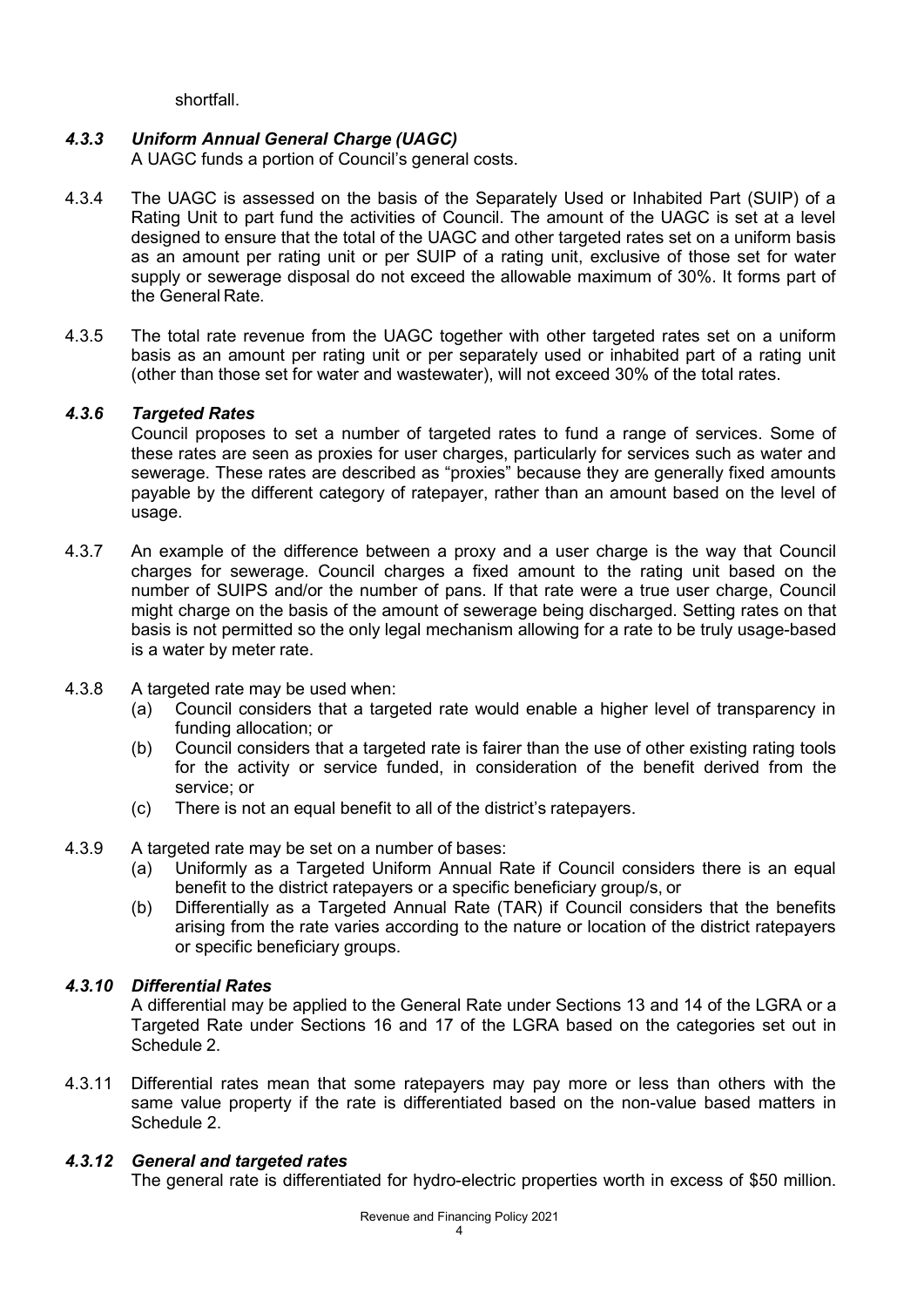This is because Council considers that an undifferentiated rate on these properties would be unreasonable as a result of their extreme values. These properties will be charged a differential of 61% of the full general rate (or a factor of 0.61) and 61% of the targeted rate for Land Transport (or a factor of 0.61).

4.3.13 A higher differential will apply to the Land Transport targeted rate for properties where commercial forestry is the main or a significant activity. This is because Council considers that a differential rate will result in the commercial forestry sector paying a fairer share of roading costs, given the level of road pavement consumption relative to other land use categories. These properties will be charged a differential of 300% of the Land Transport targeted rate (or a factor of 3).

# **4.4 Council Sets the Following Targeted Rates**

# *4.4.1 Land Transport*

A differentiated targeted rate set on the basis of Capital Value on all rating units in the District.

| <b>Land Transport Rate Differentials</b> |                                                                                                 |  |  |  |  |  |
|------------------------------------------|-------------------------------------------------------------------------------------------------|--|--|--|--|--|
| <b>Differential</b>                      | <b>Basis</b>                                                                                    |  |  |  |  |  |
| General                                  | All rating units other than the following:                                                      |  |  |  |  |  |
| Hydro-electric                           | Rating Units used for Hydro-electric purposes with a Capital Value in excess of \$50<br>million |  |  |  |  |  |
| Forestry                                 | Rating Units used for exotic forestry with a Quotable Value Property Use Code of<br>FF          |  |  |  |  |  |

# *4.4.2 Economic Development Targeted Rate*

A uniform targeted rate set on the basis of a fixed amount per SUIP on all rating units in the District.

# *4.4.3 Economic Development Commercial Targeted Rate*

A targeted rate set on the basis of a rate per dollar of capital value on all rating units with QV Property Use Codes C (commercial) and I (industrial).

# *4.4.4 Non-Commercial Visitor Accommodation Targeted Rate*

A Visitor Accommodation Rate set on the basis of a fixed amount per rating unit to fund services provided to the tourism sector. This rate will be assessed on any property that is advertised in any form as providing short term accommodation to the tourism sector. For clarity, this rate will be payable by any property (rating unit) that is advertised and used for accommodation purposes, for example Bed & Breakfast (B&B), Book-a-Bach, Air B&Bs etc. This rate will not, however, be payable by any rating unit that is currently assessed as Economic Development – Commercial Targeted Rate.

# *4.4.5 Solid Waste - Waste Minimisation Management & Facilities*

A targeted rate set on the basis of a fixed amount assessed differentially on every SUIP in the District to fund the cost of landfills, transfer stations and general recycling costs, plus all other refuse costs not included in the service charge for kerbside collection charged to individual households.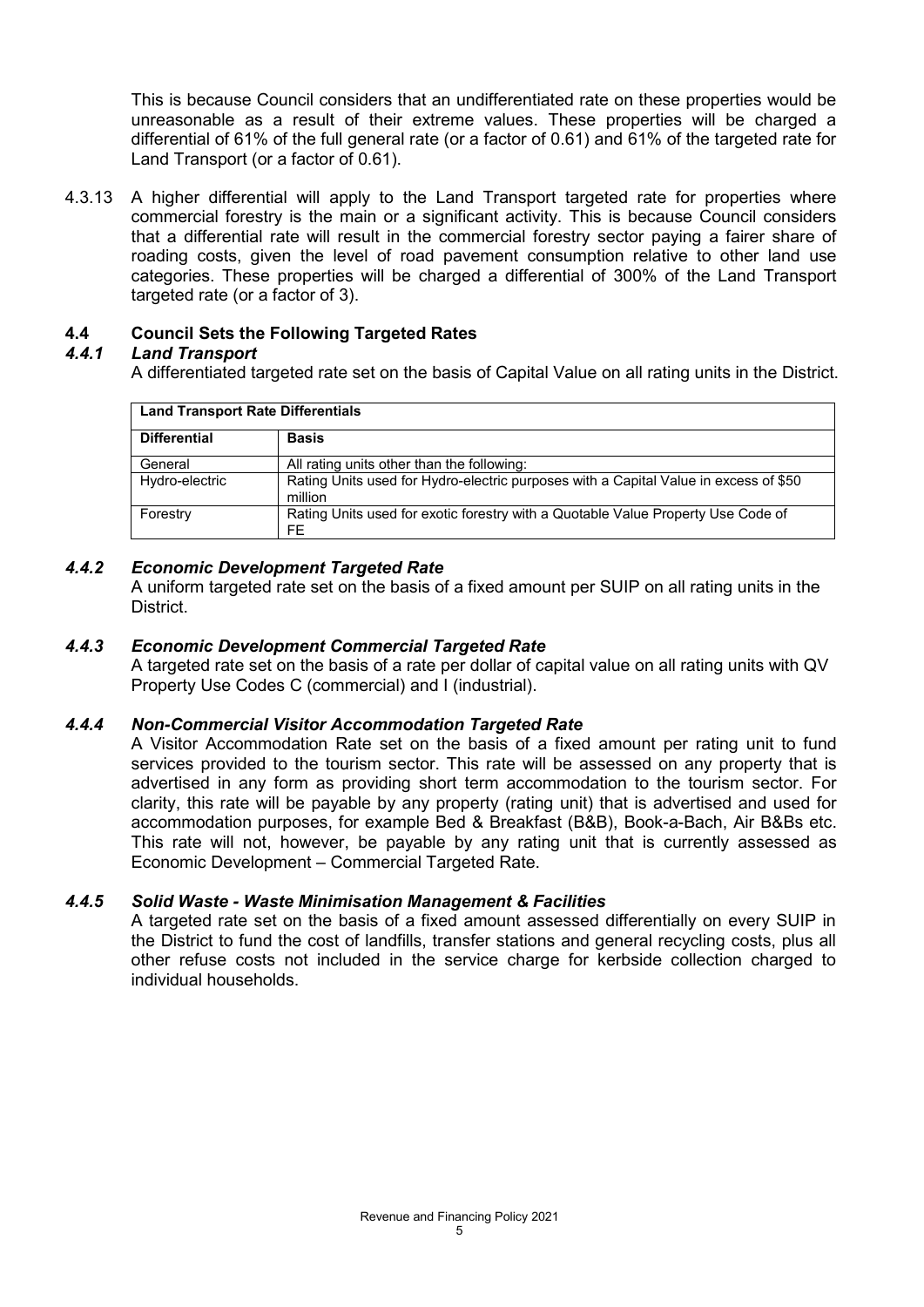# *4.4.6 Solid Waste - Kerbside Collection*

A targeted rate set as a fixed amount assessed differentially on every SUIP to which Council provides the service, to fund the cost of kerbside (refuse and recycling) collection within each of the defined rating areas from which Council is willing to collect refuse.

| Solid Waste - Kerbside Collection Rate Differentials |                                                                                                                                                                                               |  |  |  |  |  |  |
|------------------------------------------------------|-----------------------------------------------------------------------------------------------------------------------------------------------------------------------------------------------|--|--|--|--|--|--|
| <b>Differential</b>                                  | <b>Basis</b>                                                                                                                                                                                  |  |  |  |  |  |  |
| General<br><b>Differential</b>                       | All rating units within the rateable areas defined AND used for "Residential" purposes.<br>Note: vacant land and land with minor improvements will not be liable for this rate                |  |  |  |  |  |  |
| Commercial<br>Differential                           | All rating units within the rateable areas defined AND used for any purpose other than<br>residential. Note: vacant land and land with minor improvements will not be liable for this<br>rate |  |  |  |  |  |  |

# *4.4.7 Urban Periphery Roads*

A targeted rate set on the basis of a fixed amount per rating unit for all rating units with frontage on Kaha or Tau Streets, Rangataua (excluding the three rating units with frontage on a short section of Tau Street already sealed: valuation numbers 12765 198 00; 12765 222 00; 12765 223 00).

#### *4.4.8 Warm your Whare*

A targeted rate set on the basis of a fixed amount per rating unit for all rating units to fund advances for insulation that join the Warm your Whare Scheme.

#### *4.4.9 Veranda Replacement*

A targeted rate set on the basis of a fixed amount per rating unit for all rating units to fund advances for the ratepayer share of veranda replacements.

## *4.4.10 Environmental Resilience Rate*

A targeted rate set on the basis of a fixed amount per rating unit for all rating units to fund advances for the implementation of central government environmental policy.

#### *4.4.11 Stormwater and Flood Protection (Urban)*

A targeted rate set on the basis of a fixed amount per SUIP of a rating unit within the communities of Taumarunui, Piriaka, Ohakune, Raetihi, Owhango, National Park, Rangataua, Waiouru, Kakahi to which stormwater and flood protection services are provided to fund these services. In this context, "are provided" means that the rating unit is within a water or sewerage supply area or an area serviced by kerbside collection AND is liable for any of those rates.

<span id="page-5-0"></span> $1$  As defined as residential by Council's Valuation Service Provider and included in the Valuation Information Database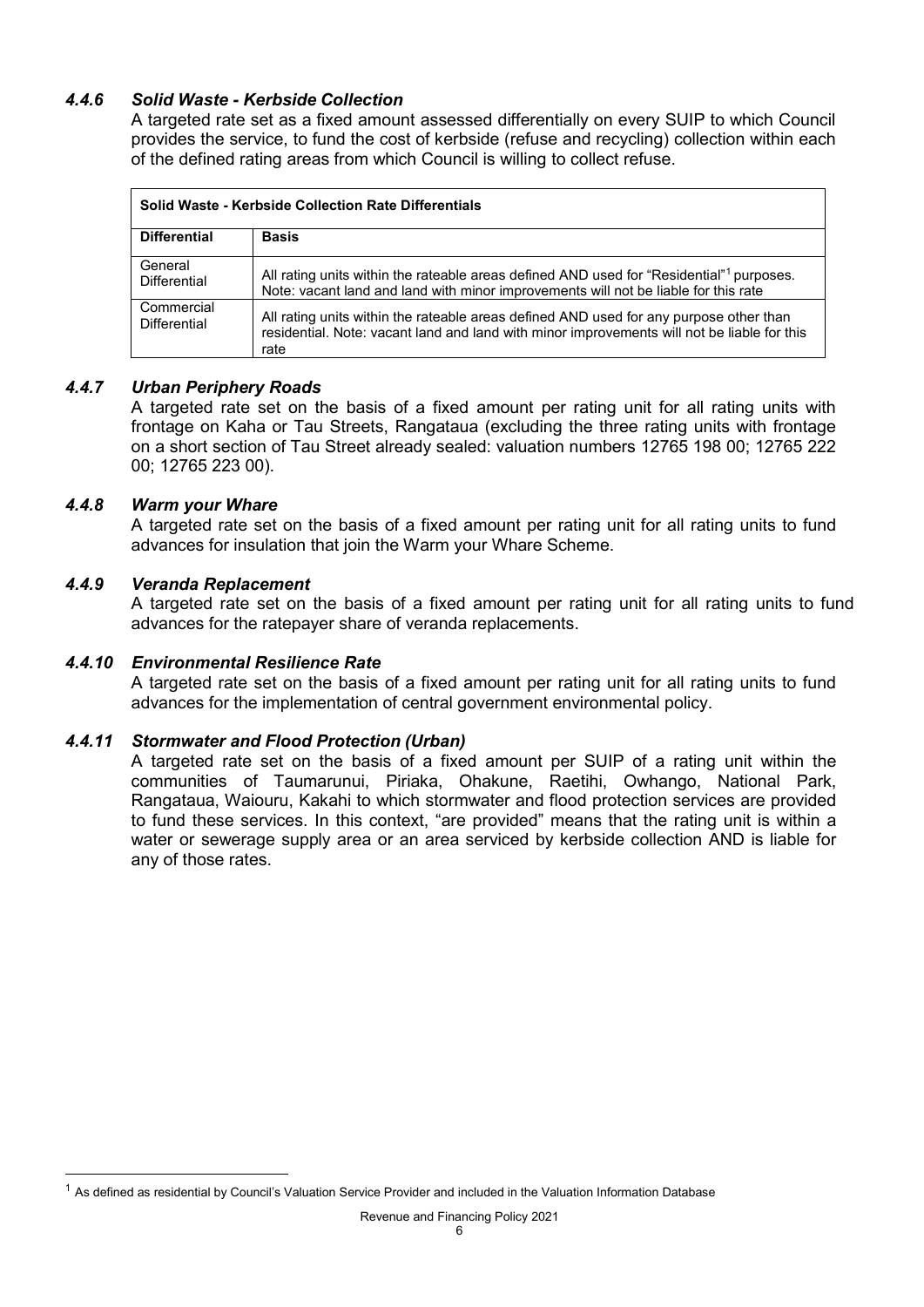# *4.4.12 Sewerage Rates*

#### (a) Sewerage Service Rate

A targeted rate set on a differential basis for any land which is connected or capable of connection<sup>[2](#page-6-0)</sup>, either directly or indirectly, to any of the District's public sewerage systems as follows.

*Note: Capable of connection means that rating unit is not currently connected to the sewerage reticulation but is within 30 meters of reticulation, capable of connection and Council is willing to allow it to connect.*

| <b>Sewerage Differential Rate</b> |                                                             |  |  |  |  |  |
|-----------------------------------|-------------------------------------------------------------|--|--|--|--|--|
| Differential                      | <b>Description</b>                                          |  |  |  |  |  |
| General Use                       | Land other than land used for Primary and Secondary Schools |  |  |  |  |  |
| School Use                        | Land used for Primary and Secondary Schools.                |  |  |  |  |  |

The rate is assessed per SUIP of a rating unit for general use land and per pan for schools.

(b) Additional Pan Rate (Water Closet or Urinal)

A targeted rate set on any rating unit in the general use category as defined above that has more than two pans per SUIP and which is connected, either directly or indirectly, to any of the District's public sewerage systems. $3$  The rate is assessed per pan.

# *4.4.13 Water Rates*

A targeted rate set on the basis of a fixed amount assessed differentially on every SUIP that is connected or capable of connection, either directly or indirectly, to any of the District's Public Water Supply Systems.

| <b>Water Differential Rate</b> |                                                                                                                     |  |  |  |  |  |
|--------------------------------|---------------------------------------------------------------------------------------------------------------------|--|--|--|--|--|
| <b>Differential</b>            | <b>Description</b>                                                                                                  |  |  |  |  |  |
| General Use                    | All Rating Units/SUIPS other than those defined as Extraordinary Use                                                |  |  |  |  |  |
| Extraordinary<br>Use           | Rating Units/SUIPS are deemed extraordinary by land use, Councils Water Supply<br>Bylaw, or agreement with Council. |  |  |  |  |  |

*Note: Capable of connection means that rating unit is not currently connected to the water supply but is within 100 meters of reticulation, capable of connection and Council is willing to allow it to connect.*

# **4.5 Fees and Charges**

Fees and charges will be sought according to Council's Revenue and Financing Policy where:

- (a) it is assessed that the level of benefit to identified beneficiary/exacerbator groups justifies the seeking of user charges,
- (b) there are identifiable and distinct user groups/exacerbators identified by Council's Revenue and Financing Policy,
- (c) user fees represent the fairest method to seek a contribution from identified beneficiaries or exacerbators.

# **4.6 Grants and Subsidies**

Council receives significant subsidy to part-fund operations, renewal and capital development in Land Transport. The percentage of this subsidy differs for different types of works.

<span id="page-6-0"></span> $2$  Capable of connection – The rating unit is within 30m of sewer main practicably serviceable in the opinion of Council

<span id="page-6-1"></span><sup>&</sup>lt;sup>3</sup> In terms of the Local Government (Rating Act) 2002 Schedule 3(4) a rating unit used primarily as a residence for one household will be treated as having only one water closet or urinal.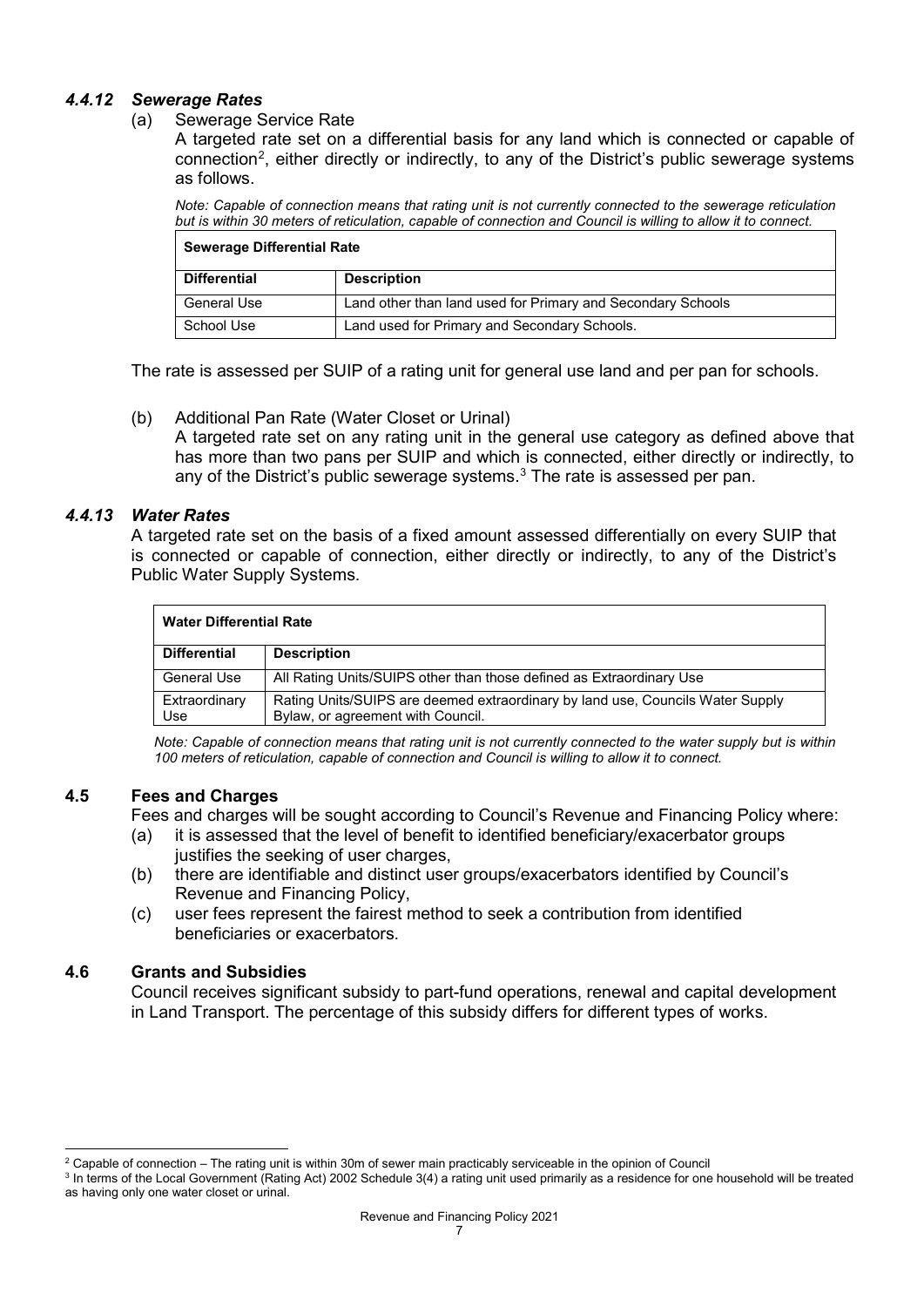# **4.7 Other Funding**

Council also uses the following funding methods:

- (a) extra income, petrol tax, interest and dividends Council receives limited interest and dividends.
- (b) proceeds from asset sales used to offset debt first.<br>(c)  $\log$  loan funding.
- loan funding.
- 4.7.1 Council may receive additional minor funding from other sources, including Fees and Charges, across all activities.

# **4.8 Summary of Operating Funding Sources**



*Figure 1 - Summary of Operating Income*

# **5 SOURCES OF FUNDING CAPITAL EXPENDITURE**

# **5.1 Capital Expenditure**

Capital expenditure is the spending which Council undertakes for the purchase, development or acquisition of assets which provide the community with a service over a longer period of time than is the norm with operating expenditure.

5.1.1 There are a range of Capital Funding sources available to Council as set out below. Council's policy is that the funding of capital developments will be prioritised asfollows:

# *5.1.2 User charges*

User charges are generally not available for capital costs.

# *5.1.3 Grants, subsidies, and other income*

Contributions towards capital expenditure from other parties such as Waka Kotahi NZ Transport Agency (Waka Kotahi) (in relation to certain roading projects) and the Crown (in relation to certain projects).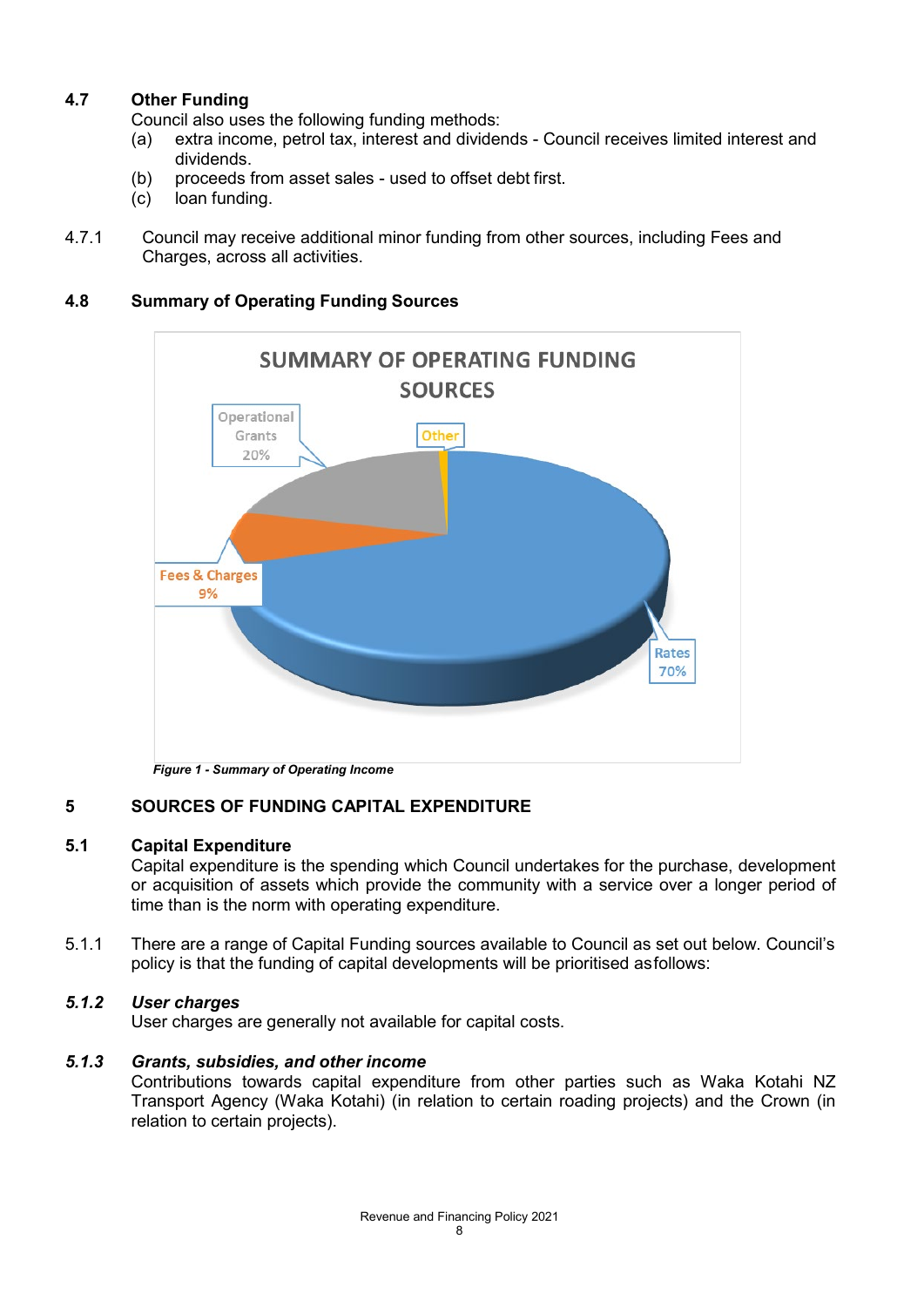# *5.1.4 Financial Contributions*

Financial Contributions are sought in accordance with the Financial Contributions Policy in the District Plan. Any contributions are held in separate accounts, according to the purpose for which they are raised.

5.1.5 Council has received limited financial contributions to date.

# *5.1.6 Development Contributions*

Development Contributions are sought in accordance with Council's Development Contributions Policy. Contributions from this source of funding are held in separate accounts, according to the purpose for which they are raised. The funds will be applied to projects that have resulted from development in the District.

#### *5.1.7 Borrowings*

For larger capital costs that provide a long-term benefit to the community, Council may determine that borrowing the funds is the fairest method of allocating the costs of a project over time to users.

#### *5.1.8 Revenue collected to cover depreciation charges*

Renewal projects are primarily funded from depreciation where those funds are available. Because Council only started funding depreciation in 1999/2000 the accumulated depreciation funds often do not have sufficient reserves to replace the assets. In those cases, Council will rely on borrowings.

#### *5.1.9 Proceeds from the sale of assets*

From time to time, the Council sells assets. Council will use the proceeds from the sale of assets, after paying for the cost of sale to repay any debt attached to the asset.

5.1.10 Some assets have restrictions on how the proceeds may be used, for example proceeds from the sale of land that previously had a reserve status can only be used for reserve purposes.

# *5.1.11 Operating surpluses*

Operating surpluses can be used to fund capital expenditure.

# *5.1.12 Rates*

Rates are primarily used to fund Council's day to day expenses. This includes funding an annual amount toward the ongoing replacement of existing assets (depreciation); and the funding of its financing costs on debt created to purchase assets.

5.1.13 From time to time Council may undertake specific capital works funded by borrowings, where the debt repayment is sourced from targeted rates. Usually, these are in respect of specific community projects.

# **5.2 Council's S101(3) analysis for Sources of Capital Expenditure by Activity**

Council will generally fund the cost of borrowing on the same basis as operating costs unless it resolves otherwise.

5.2.1 Generally, it is not practical to create separate funding policies for each and every capital project so Council will only do this when a project is particularly large, affects a particular group or does not fit with an existing funding policy or activity. Whenever Council resolves to consider a separate funding policy Council will consider the sources of funds outlined above, the Revenue and Financing Policy and complete a S101(3) assessment to determine a fair and equitable funding arrangement for the project.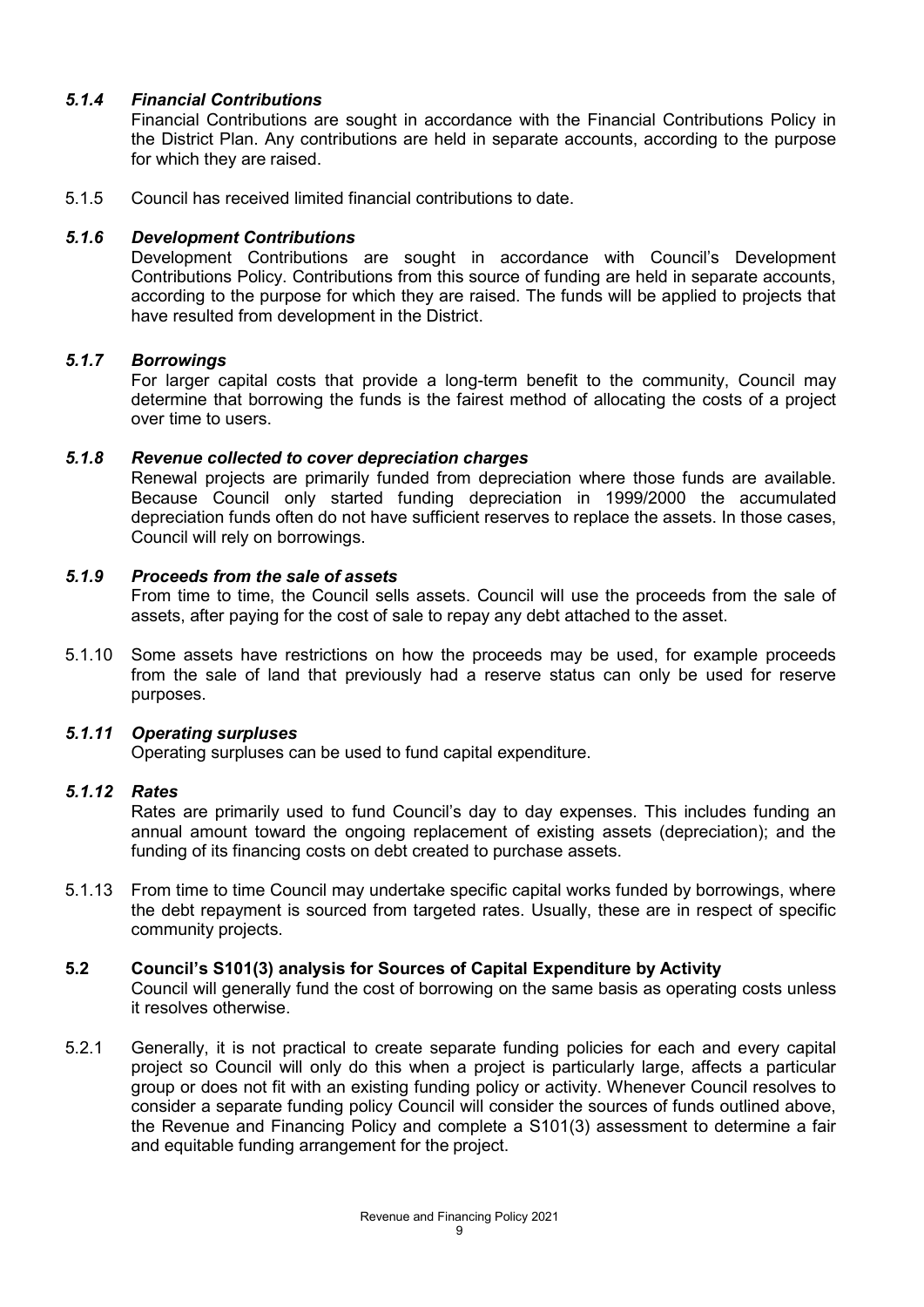5.2.2 Council will resolve the funding policy at the time the project is proposed in an Annual or Long-term Plan.



# **5.3 Summary of Capital Funding Sources**

*Figure 2 - Summary of Capital Funding*

# **6 POLICY CONSIDERATIONS WHEN DECIDING FUNDING SOURCES**

# **6.1 Key Funding Considerations**

The funding needs of Council are met from those mechanisms that Council considers appropriate, after considering the matters set out in Section 101(3) of the LGA. These matters are summarised in this section.

# **6.2 LGA Section 101 Analysis**

Local Government Act Section 101 requires that Council develop a set of funding arrangements after considering the factors set out in LGA s101(3)(a). This section of the Policy discusses those requirements.

# *6.2.1 Community Well-being Outcomes (s101(3)(a)(i))*

Council considered it's agreed Community Well-being Outcomes and developed a set of revenue and financing mechanisms to reflect that:

- (a) Council is proactive, transparent and accountable.
- (b) Core infrastructure, water, wastewater, solid waste, and roading endeavours to keep pace with changing demand.
- (c) Economic diversity and core economic strengths are encouraged in partnership with others,
- (d) Our environment is accessible, clean and safe and that our water, soil and air meets required standards.

# *6.2.2 The Benefit Principle (s101(3)(a)(ii))*

Council considered how the benefits from each activity are distributed to individuals, groups, or the community generally, using the following categories of benefit:

(a) National benefit - benefits the nation and is public in nature.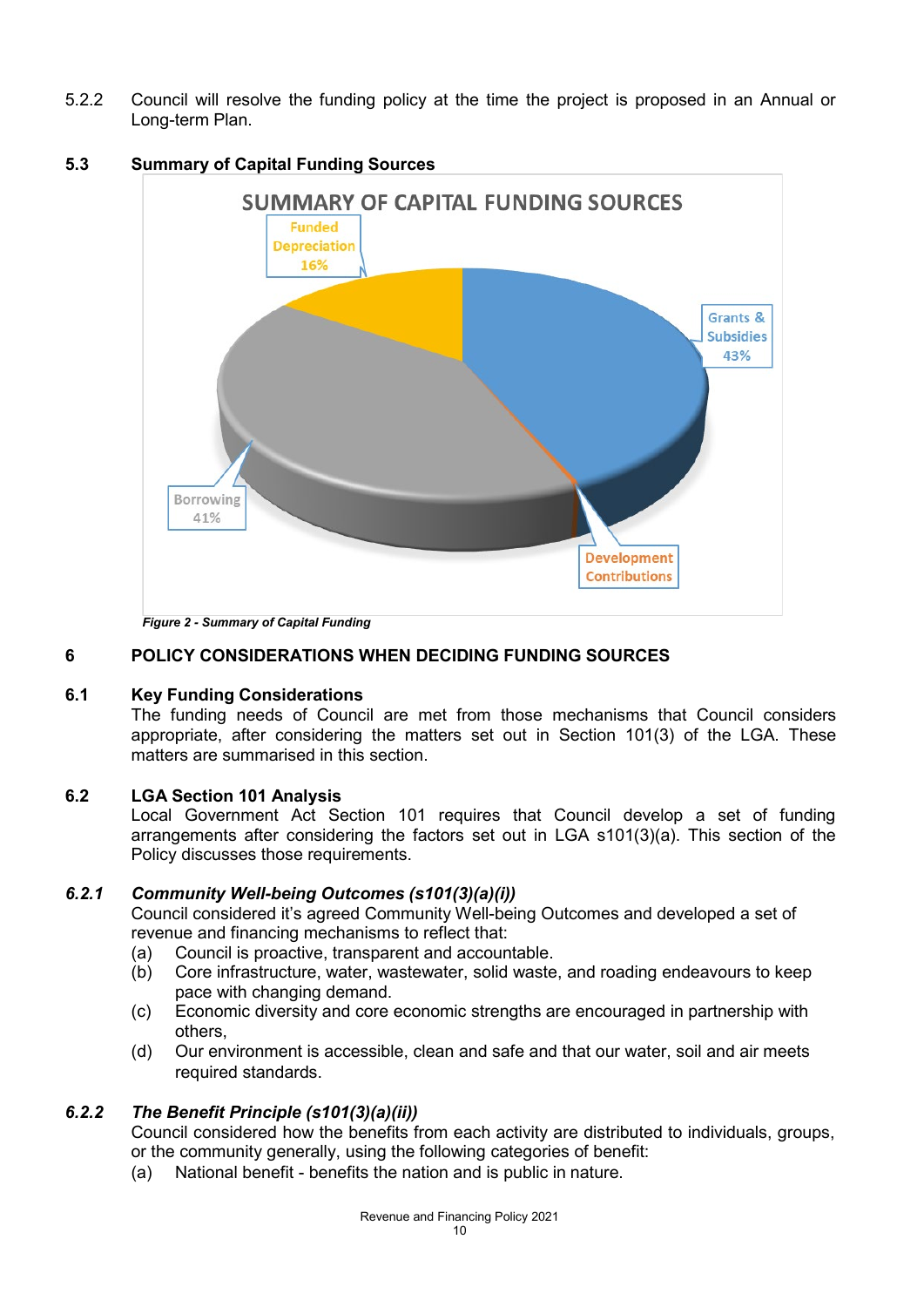- (b) District benefit benefits the whole District and is public in nature.
- (c) Commercial benefit benefits the commercial sector and has elements of both public and private benefit.
- (d) Community benefit benefits a particular town, ward or other area and is public in nature.
- (e) User benefit benefits an identifiable individual, group, or community segment.
- 6.2.3 Council considered the benefit of each of its activities and sub activities, to reflect the national, district, commercial, community or user component. This analysis helped Council decide an appropriate funding source or sources for each activity and the percentage of revenue that Council will try and collect from those sources for each activity.
- 6.2.4 The following benefit categories were seen as the best fit.

# *6.2.5 General Rate Funding*

Council determined that following activities will be wholly funded by the General Rate/UAGC because the benefit is considered to be equal for the community in general, public in nature or have benefit nationally:

- (a) Leadership,
- (b) Public toilets,
- (c) Emergency management,
- (d) Grants,
- (e) i-Sites.

# *6.2.6 User Funding*

Council determined that following activities will be funded by the user, because the benefit is considered to be solely or primarily private.

- (a) Water supply.
- (b) Wastewater.
- (c) Kerbside collection.

# *6.2.7 Mixed Rate/User Funding*

Council determined that following activities will be funded by a mix of Fees and Charges and General Rates/UAGC. This reflects the benefits received by both the community at large and the beneficiary/exacerbator.

- (a) Resource management,
- (b) Regulation,
- (c) Waste management and minimisation,
- (d) Recreation and community facilities (excluding public toilets),
- (e) Environmental health and alcohol licensing,
- (f) Community property,
- (g) Community development (excluding grants).

Land Transport is funded by a mix of subsidies and targeted rates as Council considers there are benefits to the community and users. Council considers a targeted rate enables a higher level of transparency in funding allocation for this activity.

- 6.2.8 The following activities are funded by a mixture of capital value rates on commercial and industrial properties and a Targeted Uniform Annual Rate on all properties as Council considers that there is more benefit to commercial and industrial properties, but that the District as a whole also benefits (under Economic Development).
	- (a) Regional tourism,
	- (b) Economic development,
	- (c) Business development.
- 6.2.9 The following activity is funded by a mix of the General Rates/UAGC and Urban Targeted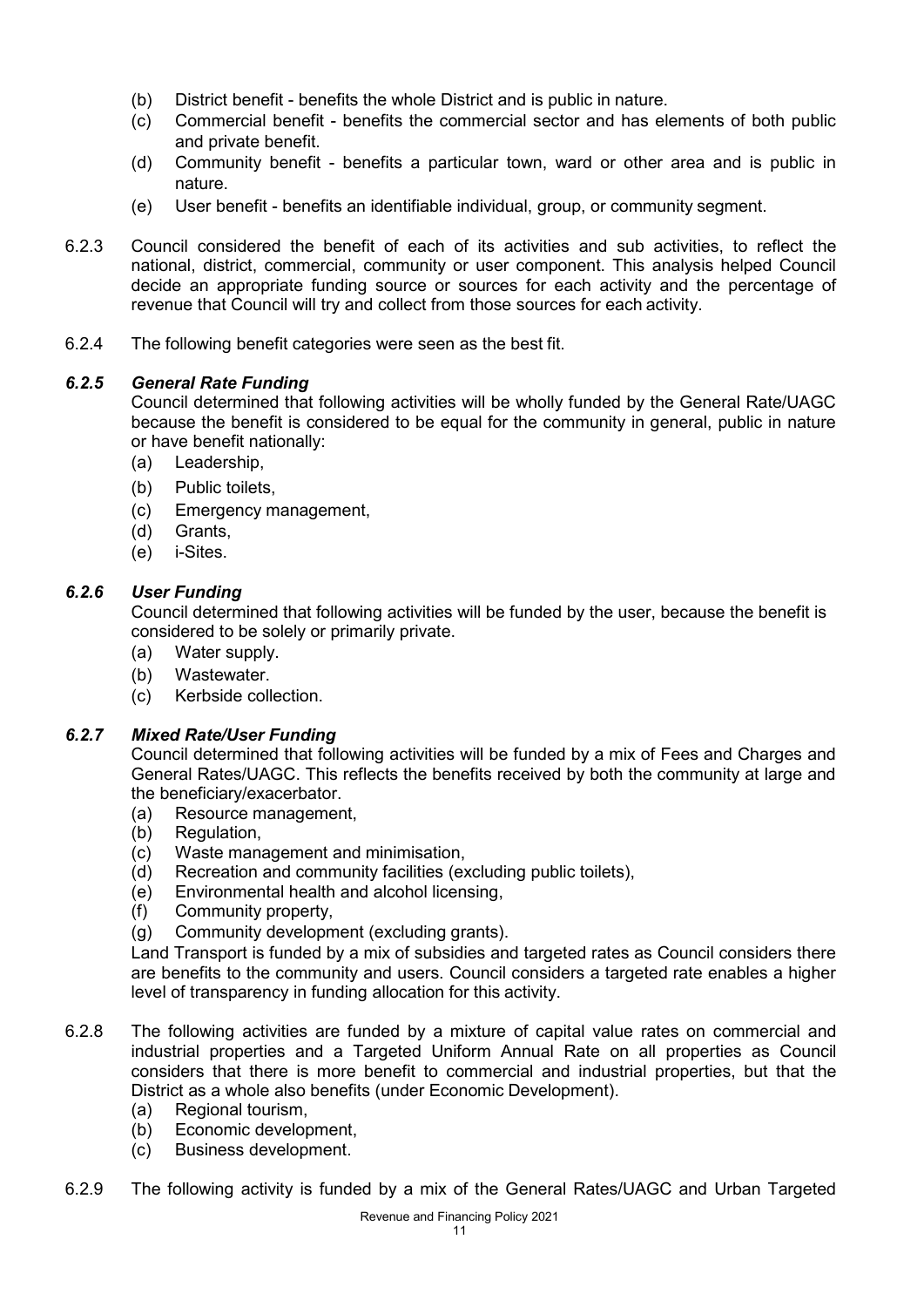Rates, as Council considers that there is more benefit to urban properties, but all properties benefit to some extent.

(a) Stormwater and flood protection.

# **6.3 Period in or Over Which the Benefits are Expected to Occur (s101(3)(a)(iii))**

As part of its consideration of Intergenerational Equity and Decline in Service Potential, Council considered the period over which the benefit for each activity is expected to occur.

## *6.3.1 Intergenerational Equity*

Section 101(3)(iii) of the LGA includes the consideration of intergenerational equity in terms of "the period in or over which those benefits are expected to occur". This means that, for some projects that have a long life, the cost of the project should be allocated over the life of the asset. However, funding an asset with a life of (say) 70 years with a loan over that term may not be prudent, due to the large interest repayments. In those circumstances the term of the funding may be shorter than the life of the asset.

- 6.3.2 The Intergenerational Equity policy is based on Council's 'Decline in Service Potential' (DISP) policy. The key activities where the principle of intergenerational equity applies to capital projects are as follows:
	- (a) Solid Waste disposal,
	- Wastewater collection and treatment,
	- (c) Stormwater,
	- (d) Water extraction, treatment and distribution,
	- (e) Land Transport,
	- (f) Community Facilities,
	- (g) Other capital projects.
- 6.3.3 Other functions where intergenerational equity may apply to capital projects include parks and reserves, district swimming pools, community halls, libraries, public toilets, cemeteries, social housing, and investment activities.

# *6.3.4 Decline in Service Potential (DISP)*

Council considers DISP to be a method of measuring the amount of 'service capacity' that is lost each year on key assets. For example, a water pipe slowly degrades over time to the point where it must be replaced. Each year, this reduction in life can be considered a reduction in service potential. As such, the concept of DISP is similar to depreciation. A number of methods for the treatment of DISP have already been established, based on accounting standards and government directives. Council has incorporated these and the following guidelines into the DISP Policy:

- (a) DISP on all assets will be calculated using the Depreciation Approach.
- (b) Funding DISP came into effect in the financial year commencing on 1 July 1999.
- (c) Expenditure of DISP funds can only be of a capital nature, such as new or replacement assets, or principal repayments. This is because of the requirement that all operating expenditure must be met out of operating revenues.

# **6.4 The Exacerbator Principle (s101(3)(a)(iv))**

Council considered whether the activity was required to mitigate the effect of an individual or group and, where appropriate, charges fees, charges and fines.

# **6.5 Costs and Benefits (s101(3)(a)(v) LGA)**

Council considered the costs and benefits of funding its activities separately. Council considers that each activity and, in some cases, sub activities, should be accounted for separately as this is the most transparent method for funding capital and operating expenses of these activities. This allows more detailed understanding of expenditure, transparency and accountability and the ability of input from the community. This also allows for monitoring of each activity separately.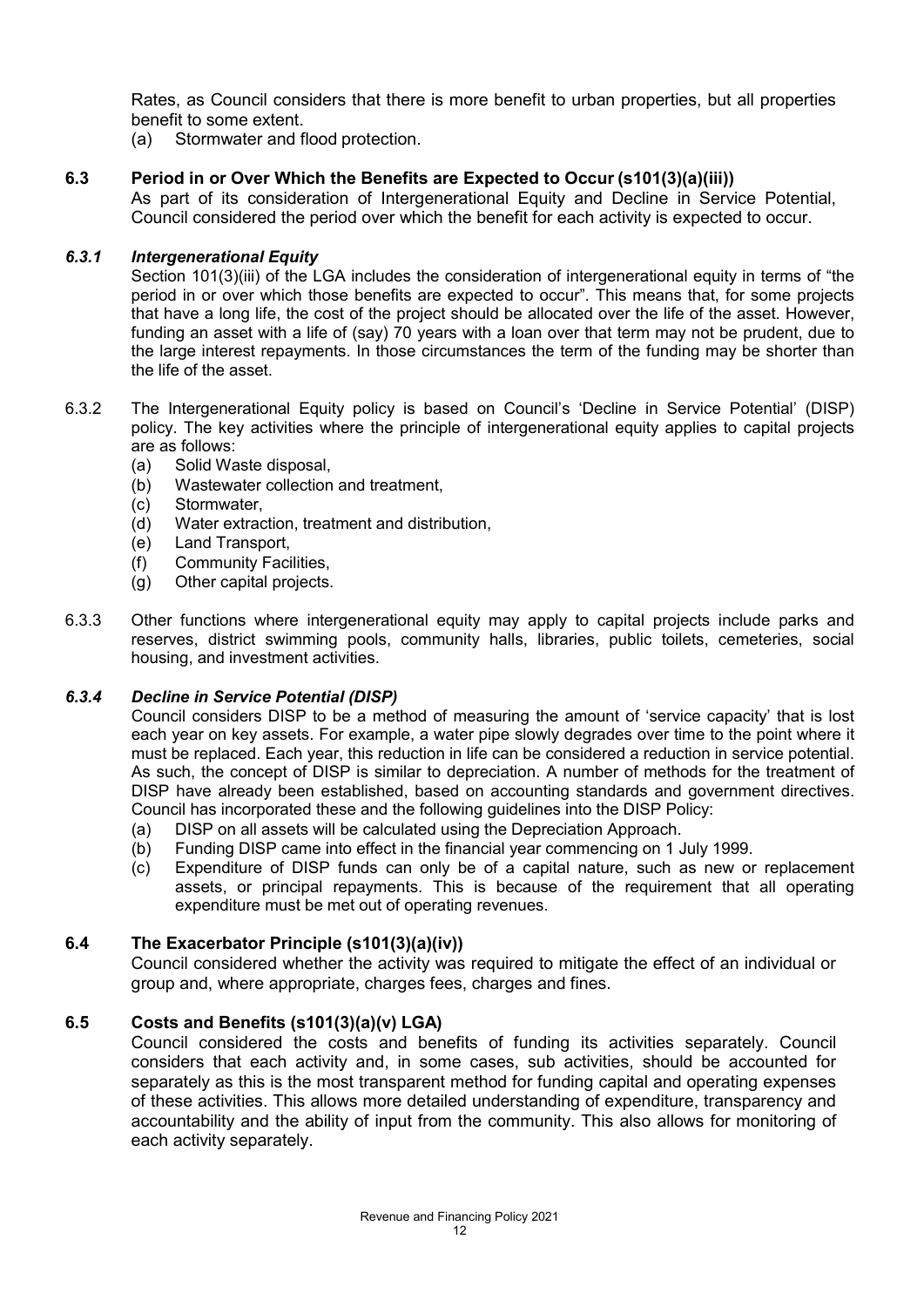# **7 BALANCED BUDGET STATEMENT**

Section 100 of the LGA requires that Council's projected operating revenues match its projected operating expenditures. Despite this, Council may choose not to fully fund operating expenditure in any particular year if Council can show that it is financially prudent to do so and where the deficit can be funded from operating surpluses in the immediately preceding or subsequent years. An operating deficit will only be budgeted when it would be beneficial to avoid significant fluctuations in rates, fees, or charges.

- 7.1 Council may choose to fund from the above sources more than is necessary to meet the operating expenditure in any particular year. Council will only budget for such an operating surplus if it is necessary to fund an operating deficit in the immediately preceding or following years, or to repay debt. Council will have regard to forecast future debt levels when ascertaining whether it is prudent to budget for an operating surplus for debt repayment.
- 7.2 Council has determined the proportion of operating expenditure to be funded from each of the sources listed above, and the method for apportioning rates and other charges. The details of the funding apportionment are set out in the Funding Sources Summary that is included in this policy.
- 7.3 The LGA requires Council to produce Funding Impact Statements (FIS), which provides details of the funding mechanisms to be used for each group of activities for each year covered by the LTP. These Funding Impact Statements show how Council intends to implement the Revenue and Financing Policy. It also shows the amounts to be collected from each available source for each group and how various rates are to be applied.

# **8 SUMMARY OF OPERATING REVENUE SOURCES**

Council has determined the proportion of operating expenditure to be funded from each of the sources listed below, and the method for apportioning rates and other charges. A summary of the funding sources for each of Council's primary activities is presented in figure 3 below.

- 8.1 As can be seen, some activities are fully funded by the general or targeted rates and others have some level of other income, usually fees and charges.
- 8.2 These funding arrangements have been agreed by Council following an analysis of the District's overall funding requirements.

# **8.3 Additional Information**

This policy is presented in a high level short format. It was prepared following a detailed funding needs analysis for each activity as required by Local Government Act 2002, Section 101(3). The results of this analysis are included in the Revenue and Financing Policy Analysis document which is attached as Appendix One.

8.3.1 Further information relevant to this policy is contained in the Financial Strategy, Rating Policies and Funding Impact Statement contained within the Long-term Plan.

# **8.4 Overall Funding Consideration**

Council is required by S101(3)(b) to consider the overall impact of the allocation of liability for revenue needs on the current and future social, economic, environmental and cultural wellbeing of the community. This is a reference to the Purpose Statement of Local Government "...to promote the social, economic, environmental and cultural well-being of communities in the present and for the future."

8.4.1 This brings the concept of "wellbeing" into the mix and allows Council, as a final measure, to modify the overall mix of funding in response to these considerations.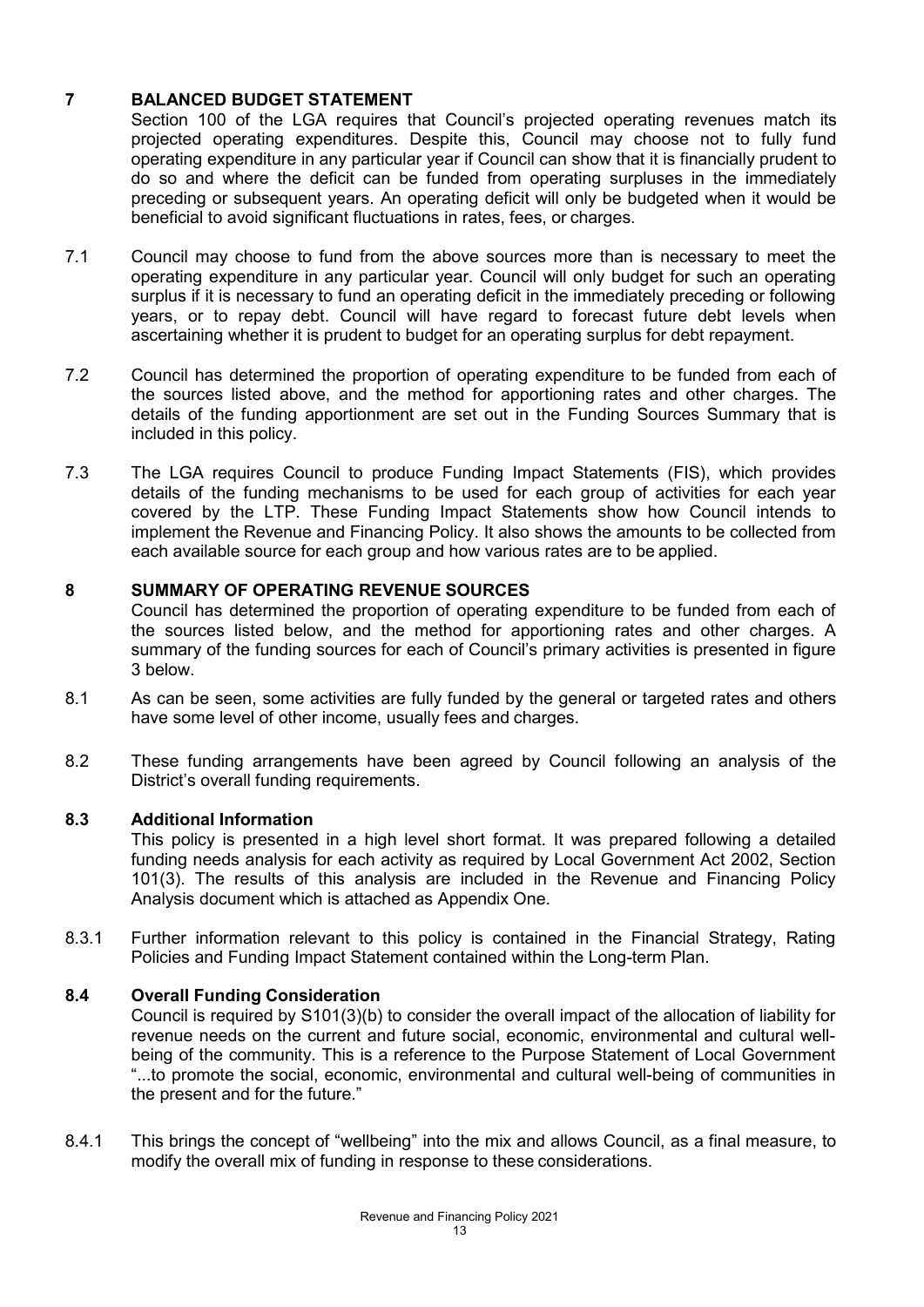8.4.2 Council uses its choice of differentials and general and targeted rates, to achieve the most affordable outcomes for the community as a whole. Council recognises that the disparate nature of property values across the District result in wide variations in rating levels. For this reason, it consciously recovers a relatively high proportion of its income from the UAGC and other fixed rates.

## **8.5 Summary of Funding Arrangements**

Following an analysis of the operating activities, Council has prepared a funding strategy to share the costs between the different funding streams, these include:

- (a) General Rates,
- (b) Targeted Rates,<br>(c) Subsidies and C
- Subsidies and Grants,
- (d) Fees and Charges,
- (e) Other income.
- 8.5.1 Figure 3 shown below graphically indicates the agreed operational funding arrangements for each of the different activities outlined in the proposed policy, these proportions / percentages are indicative only. This is presented in more detail in Appendix B.



# *8.5.2 Summary of Operating Funding*

*Figure 3 - Summary of Operating Funding Allocations*

#### **8.6 Additional Information**

Appendix A presents a summary of the analysis undertaken for each activity. This identifies the community outcomes to which the activity contributes, the beneficiaries and/or exacerbators for whom the activity is undertaken and the rationale underpinning the final funding methods or arrangements adopted by Council.

8.6.1 Appendix B presents a consolidated summary of the funding arrangements.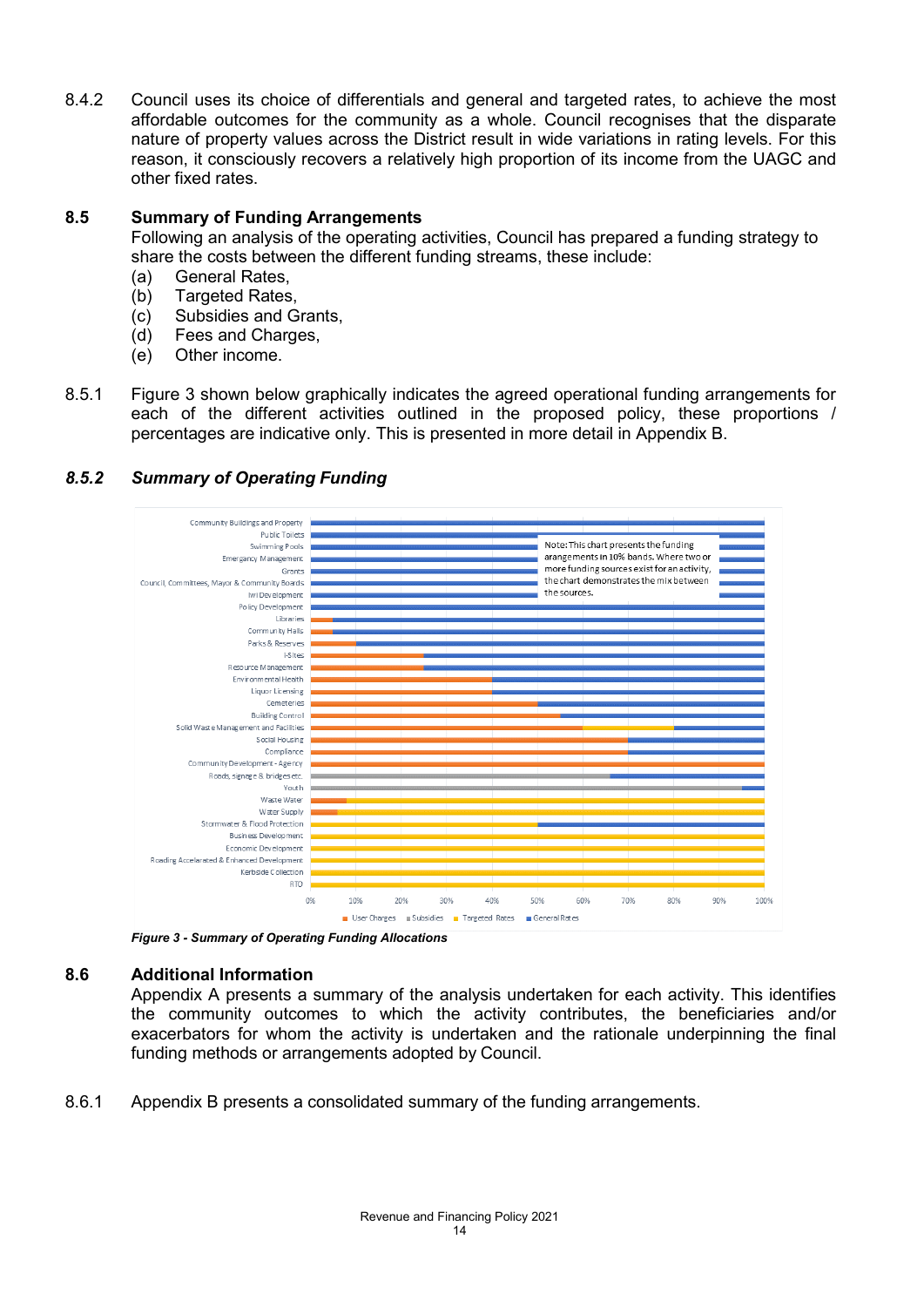# **Annotations**

| <b>Date</b>      | <b>Description</b>                                    |
|------------------|-------------------------------------------------------|
| <b>June 2006</b> | Policy adopted as part of LTP Process                 |
| <b>June 2009</b> | Policy amended and adopted as part of LTP Process     |
| June 2012        | Policy amended and adopted as part of LTP Process     |
| June 2015        | Policy amended and adopted as part of LTP Process     |
| <b>June 2018</b> | Policy amended and adopted as part of the LTP process |
| <b>June 2021</b> | Policy amended and adopted as part of the LTP process |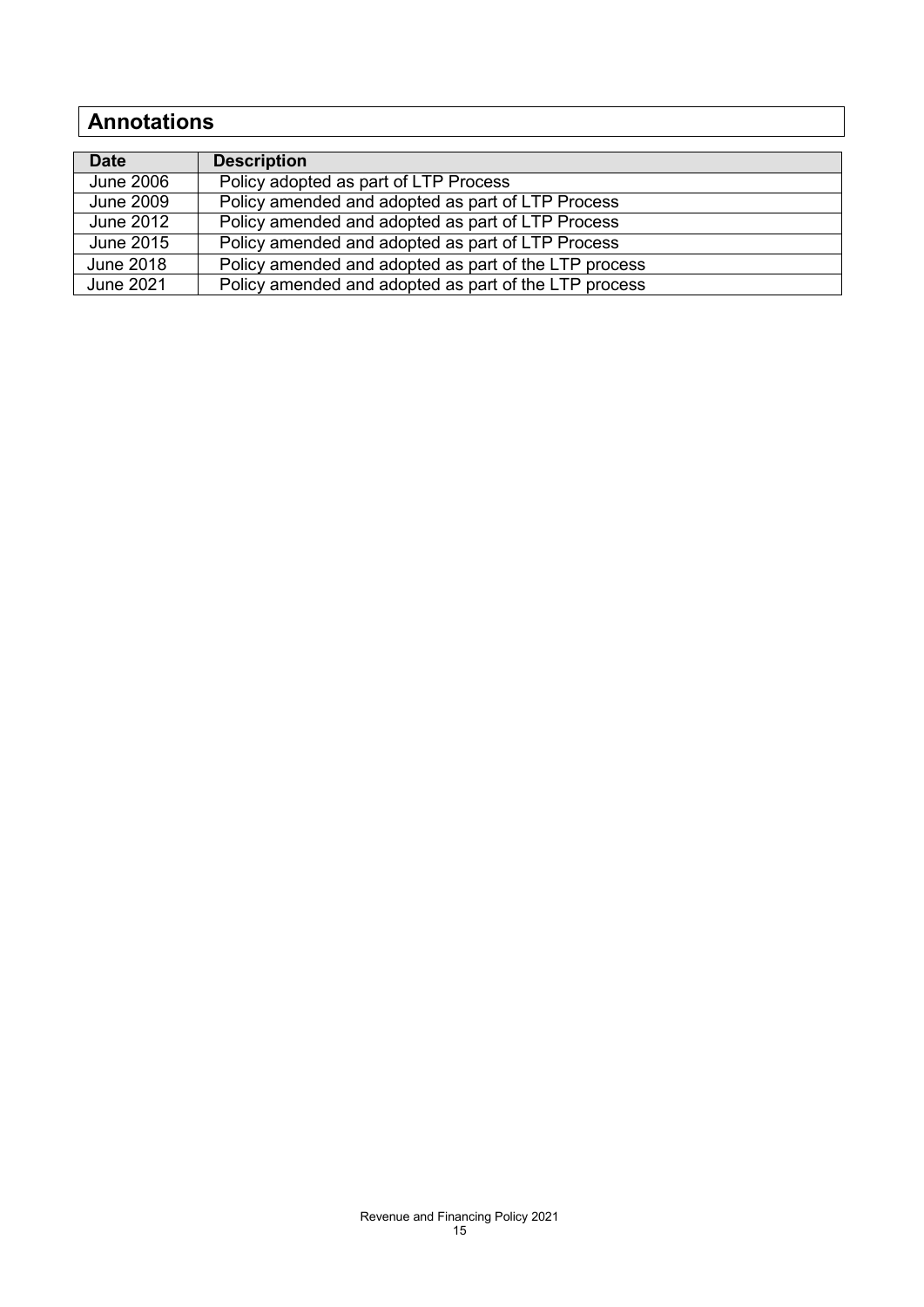# **Appendix A - Revenue and Financing Policy Funding Needs Analysis**

The purpose of this document is to set out how Council proposes to fund each of its activities. It has been prepared in accordance with the provisions of Section 101(3) of the Local Government Act 2002 (the Act).

Note: throughout this appendix references are made to legislative provisions. Unless stated otherwise, these references refer to the Local Government Act 2002.

# **Introduction**

The Act requires all councils to adopt a Revenue and Financing Policy showing how Council proposes to fund its various operating and capital expenditures, and more importantly, who will pay these and why.

Council must decide in accordance with S101(3) how each activity will be funded taking into consideration:

- The community outcomes to which the activity primarily contributes; and
- The distribution of benefits between the community as a whole, any identifiable part of the community, and individuals; and
- The period in or over which those benefits are expected to occur; and
- The extent to which the actions or inaction of particular individuals or a group contribute to the need to undertake the activity; and
- The costs and benefits, including consequences for transparency and accountability, of funding the activity distinctly from other activities And

must also consider:

• The overall impact of any allocation of liability for revenue needs on the current and future social, economic, environmental and cultural well-being of the community as shown in the table below.

This analysis document is designed to show how Council has considered each of these requirements and how they relate to the final Revenue and Financing Policy.

The S101(3) funding analysis included in Appendix A identifies the arrangements Council proposes to apply to be able to budget for each activity. Frequently there is a mix of funding mechanisms including both general and targeted rates together with a range of fees and charges. In many instances, the final funding mix depends on the level of activity and the ability to recover costs from user charges.

# Council's S101(3) analysis for Capital Expenditure by Activity

Council will fund the cost of borrowing on the same basis as operating costs unless it resolves otherwise.

Generally, it is not practical to create separate funding policies for each and every capital project so Council will only do this when a project is particularly large, affects a particular group or does not fit with an existing funding policy or activity. Whenever Council resolves to consider a separate funding policy Council will consider the sources of funds outlined above, the Revenue and Financing Policy and complete a S101(3) assessment to determine a fair funding and equitable arrangement for the project.

Generally, Council will resolve the funding policy at the time the project is proposed in an Annual or Long-term Plan.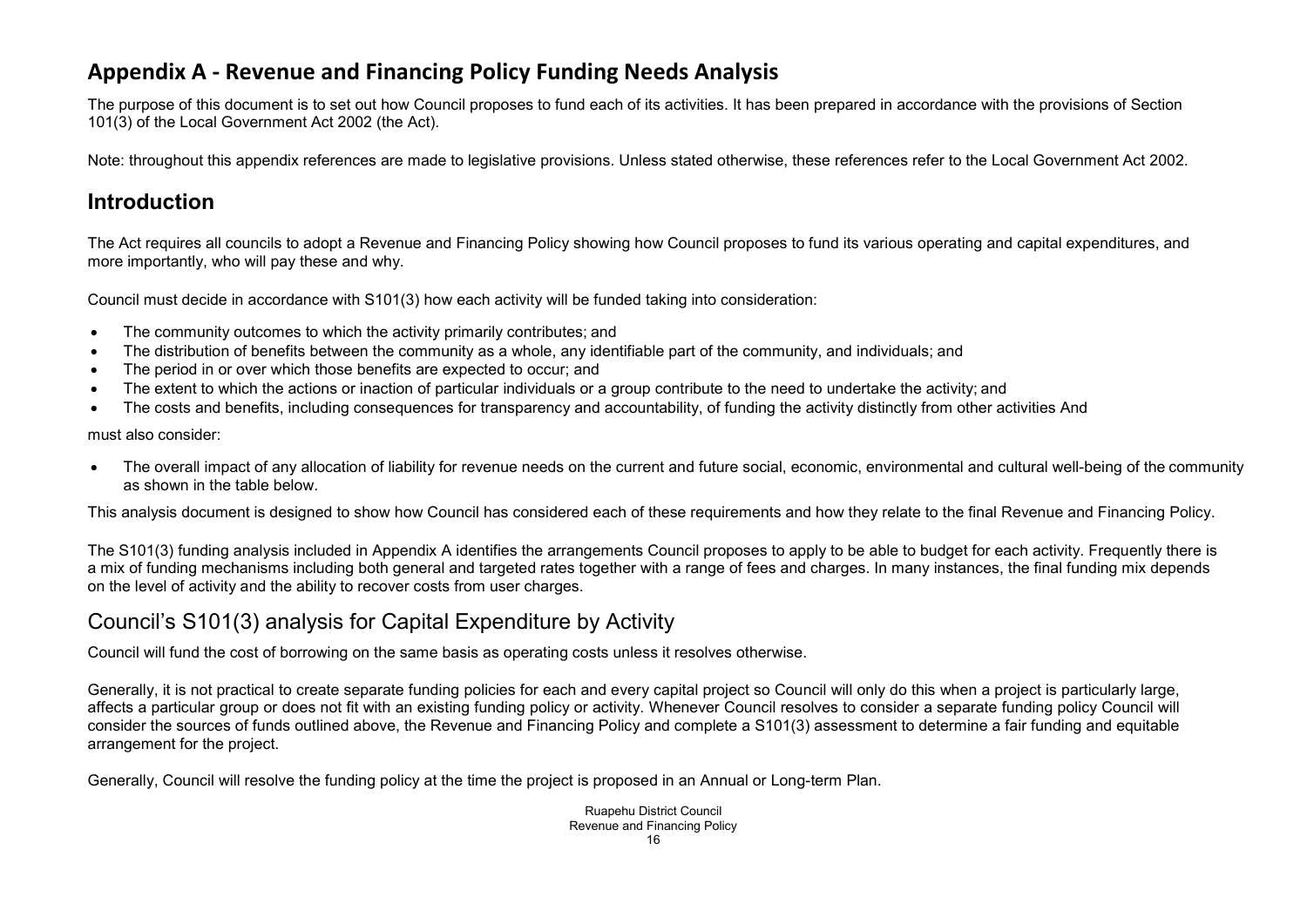| APPENDIX A - Section 101 (3) analysis of Operational Expenditure |                                                                                                                                                                                                                                 |                                       |                             |                                                                                                                                |                                                                                                                                              |                                                                                                                                                                                                                                                                                                                                  |               |                |  |  |
|------------------------------------------------------------------|---------------------------------------------------------------------------------------------------------------------------------------------------------------------------------------------------------------------------------|---------------------------------------|-----------------------------|--------------------------------------------------------------------------------------------------------------------------------|----------------------------------------------------------------------------------------------------------------------------------------------|----------------------------------------------------------------------------------------------------------------------------------------------------------------------------------------------------------------------------------------------------------------------------------------------------------------------------------|---------------|----------------|--|--|
| <b>Activity</b>                                                  | <b>Community Well-</b><br>being Outcomes -<br><b>Refer Appendix B</b>                                                                                                                                                           | <b>Who</b><br><b>Benefits</b>         | Period of<br><b>Benefit</b> | <b>Whose Actions</b><br><b>Creates Need</b>                                                                                    | <b>Separate Funding</b>                                                                                                                      | <b>Rationale</b>                                                                                                                                                                                                                                                                                                                 | <b>Public</b> | <b>Private</b> |  |  |
| *Notes:                                                          | 1. The funding Source relate to council's costs only, it excludes any subsidies that may be received from NZTA, Min of Health etc.<br>2. The split between public and private benefit is arranged in 10% bands where necessary. |                                       |                             |                                                                                                                                |                                                                                                                                              |                                                                                                                                                                                                                                                                                                                                  |               |                |  |  |
|                                                                  | <b>Recreation and Community Facilities</b>                                                                                                                                                                                      |                                       |                             |                                                                                                                                |                                                                                                                                              |                                                                                                                                                                                                                                                                                                                                  |               |                |  |  |
| Community<br>Buildings and<br>Property                           | • Safe, Healthy<br>Communities<br>and People                                                                                                                                                                                    | User,<br>Commercial<br>&<br>Community | Ongoing                     | Activity benefits<br>current<br>and<br>future users (as<br>buildings, if well<br>maintained, are<br>a long-<br>life<br>asset). | This activity is funded from<br>rates with limited user funding                                                                              | User charging is feasible for buildings that can be<br>rented or where usage for private purposes is<br>identifiable. Separate rating though is generally not<br>appropriate as most of the properties are core to<br>long term Council activities and the majority of the<br>benefits are attributable to community as a whole. | 100%          | 0%             |  |  |
| Cemeteries                                                       | • Safe, Healthy<br>Communities<br>and People                                                                                                                                                                                    | User.<br>Commercial<br>&<br>Community | Ongoing                     | Users,<br>Individuals<br>&<br>Community                                                                                        | There is a significant private<br>benefit funded by fees, but it<br>also includes some public<br>benefit funded from general<br>rates.       | This activity is of medium public benefit, but mainly<br>has user benefits, fees remain low due to less use,<br>but high maintenance costs.                                                                                                                                                                                      | 50%           | 50%            |  |  |
| Community<br>Halls                                               | • Safe, Healthy<br>Communities<br>and People<br>• Vibrant and<br>Diverse Living                                                                                                                                                 | User.<br>Commercial<br>&<br>Community | Ongoing                     | <b>Users</b>                                                                                                                   | This activity is primarily funded<br>from the general rate.                                                                                  | Some user charges apply though Council also<br>considers affordability issues, and<br>broader<br>community benefits, in allocating costs.                                                                                                                                                                                        | 90%<br>100%   | 10%<br>0%      |  |  |
| Parks and<br>Reserves                                            | · Safe, Healthy<br>Communities<br>and People<br>• Vibrant and<br>Diverse Living                                                                                                                                                 | User &<br>Community                   | Ongoing                     | Actions of<br>individuals and<br>groups do not<br>contribute in<br>significant way<br>to the need for<br>the activity.         | This activity is primarily funded<br>from rates with some user<br>funding.                                                                   | The activity has general public benefit as all the<br>public can use parks and reserves. There is a small<br>user component that can be identified and targeted.<br>% allocation based on past actuals with reach.                                                                                                               | 90%<br>100%   | 10%<br>0%      |  |  |
| <b>Public Toilets</b>                                            | • Safe, Healthy<br>Communities<br>and People                                                                                                                                                                                    | User &<br>Community                   | Ongoing                     | Users.<br>Individuals &<br>Community                                                                                           | This activity is primarily funded<br>from the general rate.                                                                                  | Activity is of general public benefit to both local<br>community and visitors and is not targeted at any<br>specific groups. Also, it is not administratively<br>feasible to charge user fees.                                                                                                                                   | 100%          | 0%             |  |  |
| Social<br>Housing                                                | • Safe, Healthy<br>Communities<br>and People                                                                                                                                                                                    | User &<br>Community                   | Ongoing                     | Users,<br>Individuals                                                                                                          | There is mainly private benefit<br>funded by fees, but it also<br>includes some public benefit<br>funded from general rates.                 | Separate funding is appropriate as tenants are the<br>primary beneficiary though affordability needs to be<br>considered as social housing is targeted at more<br>vulnerable groups.                                                                                                                                             | 20%<br>30%    | 80%<br>70%     |  |  |
| Swimming<br>Pools                                                | · Safe, Healthy<br>Communities<br>and People<br>• Vibrant and<br>Diverse Living                                                                                                                                                 | User &<br>Community                   | Ongoing                     | Users,<br>Individuals                                                                                                          | Mainly benefits users of the<br>facilities who can be identified<br>and charged user fees though<br>there are broader community<br>benefits. | User fees are paid directly to the swimming pools<br>therefore Council only contributes a balancing<br>amount with is fully rate funded.                                                                                                                                                                                         | 100%          | $0\%$          |  |  |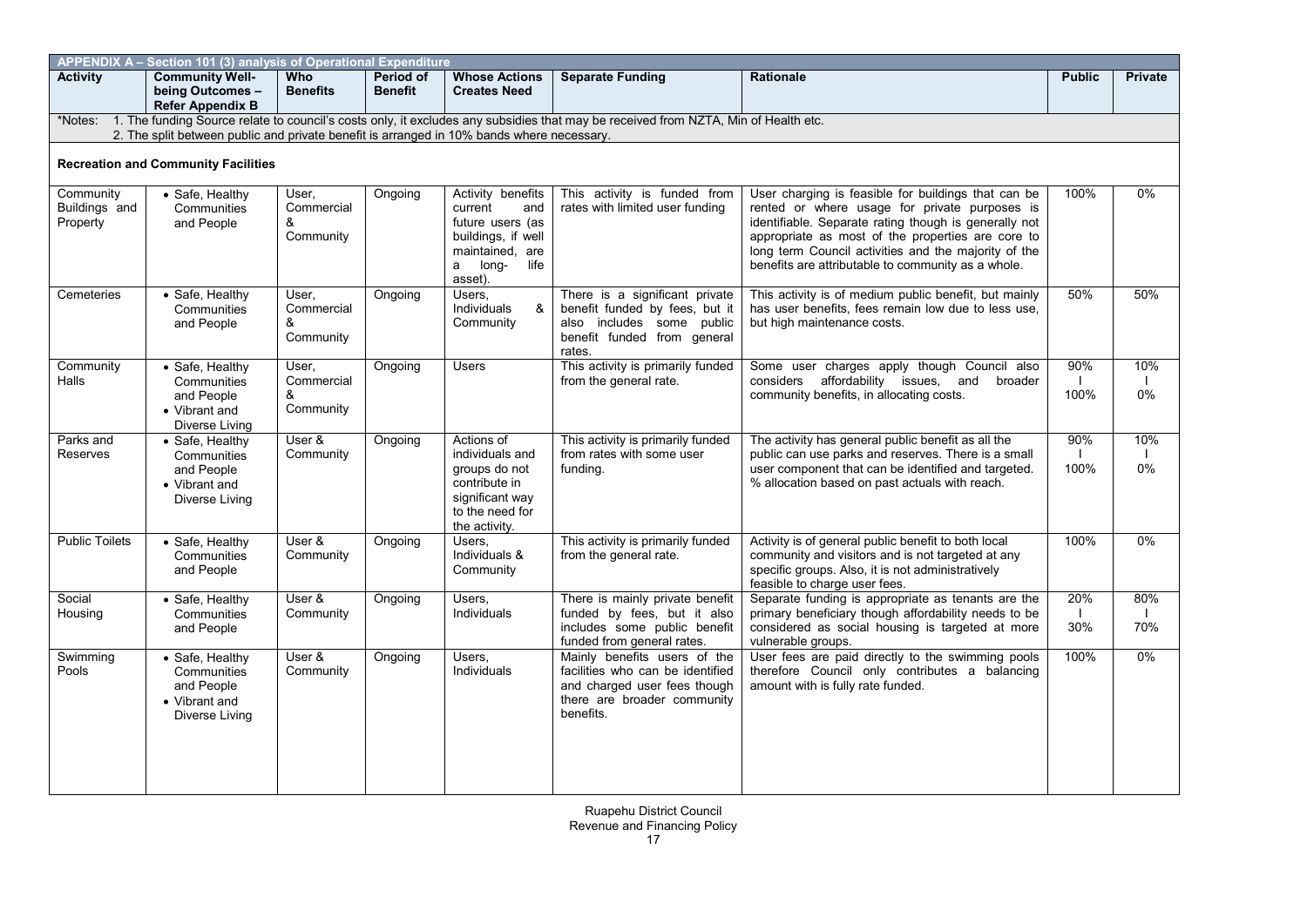| <b>APPENDIX A-</b><br>► Section 101 (3) analysis of Operational Expenditure |                                                                       |                        |                             |                                             |                  |                  |               |                |  |  |  |
|-----------------------------------------------------------------------------|-----------------------------------------------------------------------|------------------------|-----------------------------|---------------------------------------------|------------------|------------------|---------------|----------------|--|--|--|
| <b>Activity</b>                                                             | <b>Community Well-</b><br>being Outcomes -<br><b>Refer Appendix B</b> | Who<br><b>Benefits</b> | Period of<br><b>Benefit</b> | <b>Whose Actions</b><br><b>Creates Need</b> | Separate Funding | <b>Rationale</b> | <b>Public</b> | <b>Private</b> |  |  |  |

#### **Community Support**

| Community<br>Development<br>- Agency | • Vibrant and<br>Diverse Living                                                                                                                   | User &<br>Community                   | Ongoing | Users,<br>Individuals                                                                    | There is mainly private benefit<br>funded by fees.                                                                                                                                                          | These agency services are transactional and<br>service fees are transparent so the user can be<br>charged.                                                                                                                                                                                                                                             | 0%<br>10%   | 100%<br>90% |
|--------------------------------------|---------------------------------------------------------------------------------------------------------------------------------------------------|---------------------------------------|---------|------------------------------------------------------------------------------------------|-------------------------------------------------------------------------------------------------------------------------------------------------------------------------------------------------------------|--------------------------------------------------------------------------------------------------------------------------------------------------------------------------------------------------------------------------------------------------------------------------------------------------------------------------------------------------------|-------------|-------------|
| Emergency<br>Management              | • Safe, Healthy<br>Communities<br>and People                                                                                                      | User,<br>Commercial<br>&<br>Community | Ongoing | The actions of<br>individuals and<br>groups<br>have<br>little impact on<br>this activity | This activity is primarily funded<br>from the general rate.                                                                                                                                                 | The activity benefits the community as a whole.                                                                                                                                                                                                                                                                                                        | 100%        | $0\%$       |
| Community<br>Development<br>- Grants | • Vibrant and<br>Diverse Living                                                                                                                   | Community                             | Ongoing | The actions of<br>individuals and<br>have<br>groups<br>little impact on<br>this activity | This activity is primarily funded<br>from the general rate.                                                                                                                                                 | The activity benefits the community as a whole.                                                                                                                                                                                                                                                                                                        | 100%        | 0%          |
| Regional<br>Tourism<br>Organisation  | • Thriving and<br>Prosperous<br>Economy and<br>Lifestyles<br>• Vibrant and<br>Diverse Living<br>• Our Places -<br>Natural and<br>Beautiful        | Commercial<br>&<br>Community          | Ongoing | The actions of<br>individuals and<br>have<br>groups<br>little impact on<br>this activity | Separate funding appropriate<br>as primary beneficiaries of<br>activity can be identified.<br>Rating separately encourages<br>accountability<br>to<br>key<br>and improves<br>beneficiaries<br>transparency. | Benefits are expected to be higher for businesses<br>(who manage and run this activity on behalf of<br>Council) as tourist numbers increase so a share of<br>the costs are attributed to them. Percentage split is<br>based on past actuals. Broader flow-on benefits to<br>the community also reflected in allocation to the<br>community as a whole. | 60%<br>70%  | 40%<br>30%  |
| i-Sites                              | • Thriving and<br>Prosperous<br>Economy and<br>Lifestyles<br>• Vibrant and<br>Diverse Living<br>• Our Places -<br>Natural and<br><b>Beautiful</b> | National                              | Ongoing | Visitors have an<br>impact on<br>the need for the<br>activity                            | This activity is funded<br>from fees and the general rate.                                                                                                                                                  | The activity benefits individuals and visitors so fees<br>and commissions can be charged/recouped, and<br>income generated from sales. But there is also a<br>community benefit funded from rates.                                                                                                                                                     | 80%<br>70%  | 20%<br>30%  |
| Library<br><b>Services</b>           | • Vibrant and<br>Diverse Living                                                                                                                   | User &<br>Community                   | Ongoing | The actions of<br>individuals and<br>groups<br>have<br>little impact on<br>this activity | This activity is primarily<br>funded from the general<br>rate with some fee<br>income                                                                                                                       | A small amount of funding is collected from user<br>charges recognizing the private benefits. This needs<br>to be kept at a reasonable level so that the facility is<br>affordable and accessible to all.                                                                                                                                              | 90%<br>100% | 10%<br>0%   |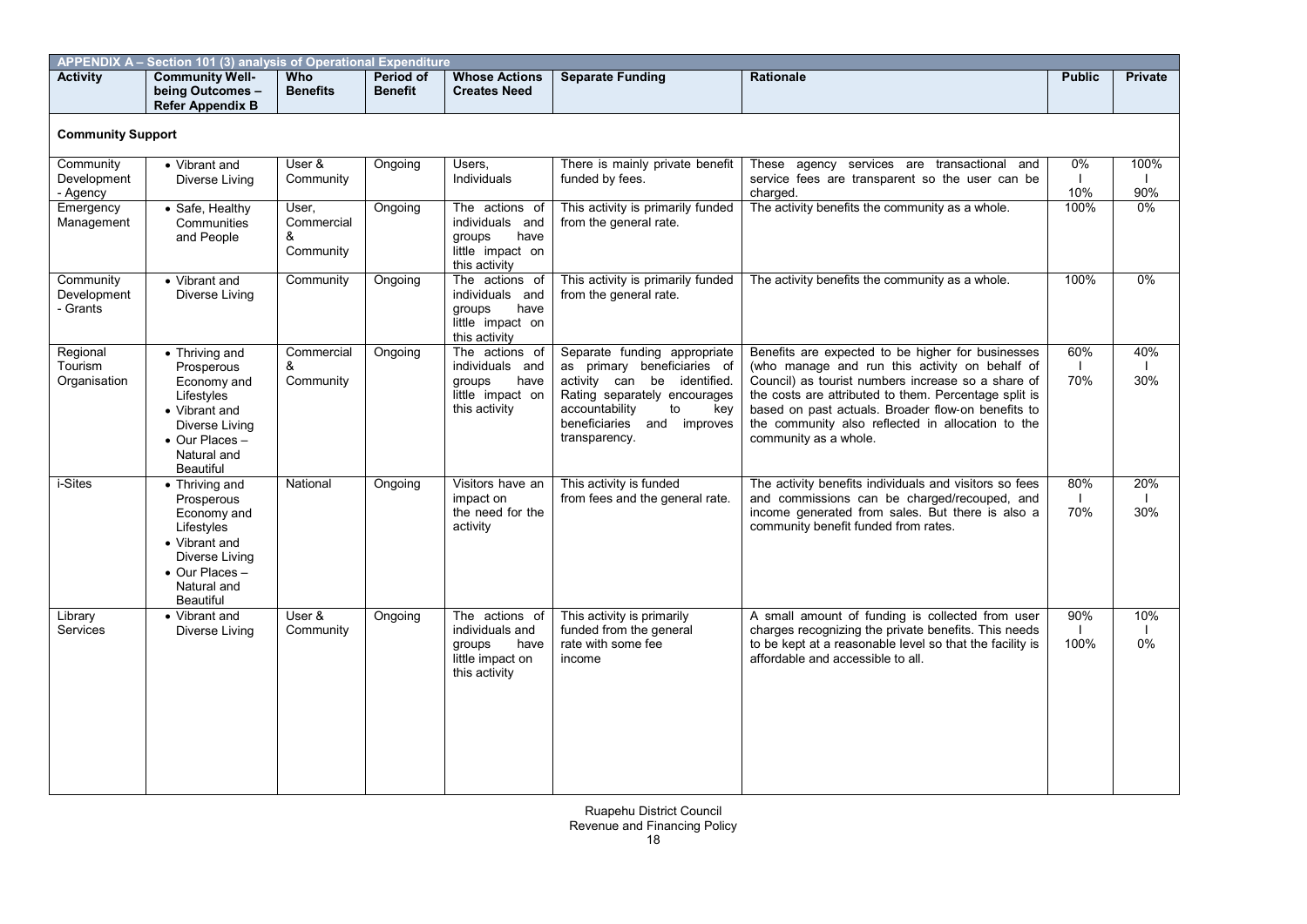| APPENDIX A - Section 101 (3) analysis of Operational Expenditure                                |                                                                         |                                   |                             |                                                                                          |                                                                                                                                                                                                          |                                                                                                                                                                                                                                                                                                                                                      |                                                                                                                                 |                |  |  |
|-------------------------------------------------------------------------------------------------|-------------------------------------------------------------------------|-----------------------------------|-----------------------------|------------------------------------------------------------------------------------------|----------------------------------------------------------------------------------------------------------------------------------------------------------------------------------------------------------|------------------------------------------------------------------------------------------------------------------------------------------------------------------------------------------------------------------------------------------------------------------------------------------------------------------------------------------------------|---------------------------------------------------------------------------------------------------------------------------------|----------------|--|--|
| <b>Activity</b>                                                                                 | <b>Community Well-</b><br>being Outcomes -<br><b>Refer Appendix B</b>   | <b>Who</b><br><b>Benefits</b>     | Period of<br><b>Benefit</b> | <b>Whose Actions</b><br><b>Creates Need</b>                                              | <b>Separate Funding</b>                                                                                                                                                                                  | <b>Rationale</b>                                                                                                                                                                                                                                                                                                                                     | <b>Public</b>                                                                                                                   | <b>Private</b> |  |  |
| <b>Land Transport</b>                                                                           |                                                                         |                                   |                             |                                                                                          |                                                                                                                                                                                                          |                                                                                                                                                                                                                                                                                                                                                      |                                                                                                                                 |                |  |  |
| Accelerated<br>and<br>Enhanced<br>Development                                                   | • Safe, Healthy<br>Communities<br>and People                            | <b>User District</b><br>Community | Ongoing                     | Individuals<br>or<br>groups actions<br>do not influence<br>the need for the<br>activity. | Separate funding can be<br>used for this category of<br>activity as it is for identifiable<br>projects that<br>are funded by the communities<br>who benefit<br>from higher level of<br>service.          | The activity occurs where communities have shown<br>willingness to pay for higher level of service<br>therefore, it is funded by an identifiable group<br>defined by geographic area. Used as necessary.                                                                                                                                             | 0%                                                                                                                              | 100%           |  |  |
| Road,<br>Signage &<br>Bridges;<br>Footpaths,<br>Kerbs and<br>Channels &<br>Street<br>Furniture. | • Safe, Healthy<br>Communities<br>and People                            | User,<br>District &<br>Community  | Ongoing                     | Road<br>users<br>create the need<br>for the activity.                                    | Funded from a mixture<br>of NZTA subsidies and<br>general rates.                                                                                                                                         | The activity benefits all users of roads - locals,<br>visitors and through traffic. As roads are open to all<br>users the activity needs to be funded by community<br>as a whole. Forestry sector charged at a higher rate<br>as considered a specific exacerbator.                                                                                  | 100%<br>(Note:<br>this<br>funding<br>relates<br>to the<br>Council<br>share $-$<br>funding<br>is also<br>provided<br>by<br>NZTA) |                |  |  |
| Leadership                                                                                      |                                                                         |                                   |                             |                                                                                          |                                                                                                                                                                                                          |                                                                                                                                                                                                                                                                                                                                                      |                                                                                                                                 |                |  |  |
| <b>Business</b><br>Development                                                                  | $\bullet$ Thriving<br>and<br>Prosperous<br>Economy<br>and<br>Lifestyles | Commercial<br>&<br>Community      | Ongoing                     | Not applicable                                                                           | This activity is primarily funded<br>from the general rate                                                                                                                                               | This is a general public good activity and has<br>benefits for the community as a whole.                                                                                                                                                                                                                                                             | 60%<br>70%                                                                                                                      | 40%<br>30%     |  |  |
| Council,<br>Committees,<br>&<br>Mayor<br>Community<br><b>Boards</b>                             | • A Strong Voice                                                        | <b>District</b>                   | Ongoing                     | Not applicable                                                                           | This activity is primarily funded<br>from the general rate                                                                                                                                               | This is a general public good activity and has<br>benefits for the community as a whole.                                                                                                                                                                                                                                                             | 100%                                                                                                                            | 0%             |  |  |
| Economic<br>Development                                                                         | $\bullet$ Thriving<br>and<br>Prosperous<br>Economy<br>and<br>Lifestyles | Commercial<br>&<br>Community      | Ongoing                     | Not applicable                                                                           | Separate funding appropriate<br>as primary beneficiaries of<br>activity can be identified.<br>Rating separately encourages<br>accountability<br>to<br>kev<br>beneficiaries and improves<br>transparency. | Activity focuses on strategic planning and catalyst<br>activities to promote development. Direct benefits to<br>commercial sector, broader community, families and<br>individuals. Benefits are expected to be higher for<br>businesses. . Broader flow-on benefits to the<br>community also reflected in allocation to the<br>community as a whole. | 60%<br>70%                                                                                                                      | 40%<br>30%     |  |  |
| lwi<br>Development                                                                              | • A Strong Voice                                                        | <b>District</b>                   | Ongoing                     | Not applicable                                                                           | This activity is primarily funded<br>from the general rate                                                                                                                                               | This is a general public good activity and has<br>benefits for the community as a whole.                                                                                                                                                                                                                                                             | 100%                                                                                                                            | 0%             |  |  |
| Policy<br>Development                                                                           | • A Strong Voice                                                        | <b>District</b>                   | Ongoing                     | Not applicable                                                                           | This activity is primarily funded<br>from the general rate                                                                                                                                               | This is a general public good activity and has<br>benefits for the community as a whole.                                                                                                                                                                                                                                                             | 100%                                                                                                                            | 0%             |  |  |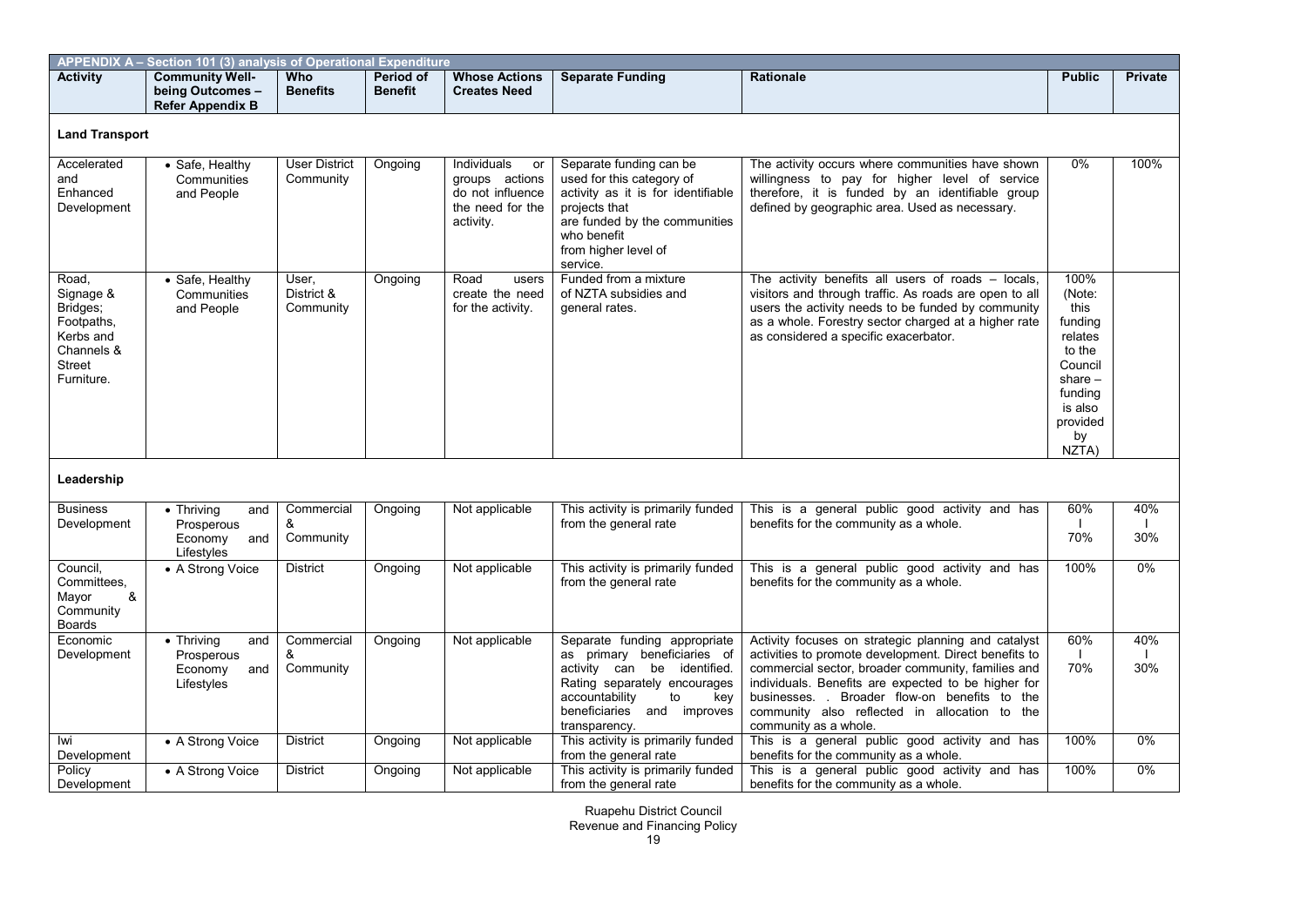| APPENDIX A - Section 101 (3) analysis of Operational Expenditure |                                                                                                                                    |                                       |                             |                                                                                                                                                                                                   |                                                                                                                      |                                                                                                                                                                                                                                            |               |                |  |  |
|------------------------------------------------------------------|------------------------------------------------------------------------------------------------------------------------------------|---------------------------------------|-----------------------------|---------------------------------------------------------------------------------------------------------------------------------------------------------------------------------------------------|----------------------------------------------------------------------------------------------------------------------|--------------------------------------------------------------------------------------------------------------------------------------------------------------------------------------------------------------------------------------------|---------------|----------------|--|--|
| <b>Activity</b>                                                  | <b>Community Well-</b><br>being Outcomes -<br><b>Refer Appendix B</b>                                                              | Who<br><b>Benefits</b>                | Period of<br><b>Benefit</b> | <b>Whose Actions</b><br><b>Creates Need</b>                                                                                                                                                       | <b>Separate Funding</b>                                                                                              | Rationale                                                                                                                                                                                                                                  | <b>Public</b> | <b>Private</b> |  |  |
| Youth<br>Development                                             | • Vibrant<br>and<br>Diverse Living                                                                                                 | $\infty$<br>User.<br>Community        | Ongoing                     | Individuals<br>or<br>groups actions<br>do not influence<br>the need for the<br>activity                                                                                                           | This activity is primarily funded<br>by subsidies but with some<br>rate contributions                                | This activity attracts funding on a project by<br>project basis for example from Central<br>Government from the Local Government Youth<br>Partnership fund. Council contributes through<br>allocating staff time to co-ordination/liaison. | 10%<br>0%     | 90%<br>100%    |  |  |
| Regulation                                                       |                                                                                                                                    |                                       |                             |                                                                                                                                                                                                   |                                                                                                                      |                                                                                                                                                                                                                                            |               |                |  |  |
| <b>Building</b><br>Control                                       | Healthy<br>$\bullet$ Safe,<br>Communities<br>and People<br>$\bullet$ Thriving<br>and<br>Prosperous<br>Economy<br>and<br>Lifestyles | User,<br>Commercial<br>&<br>Community | Ongoing                     | Applicants<br>for<br><b>Building</b><br>Consents                                                                                                                                                  | The activity is primarily funded<br>from fees and charges with<br>some "public<br>qood"<br>rate<br>contribution.     | Users should part fund their use of this activity, but<br>as the activity has a public benefit as well which<br>benefits the district and the country as a whole, part<br>of this activity should be funded from rates.                    | 40%<br>50%    | 60%<br>50%     |  |  |
| Compliance                                                       | $\bullet$ Safe,<br>Healthy<br>Communities<br>and People<br>$\bullet$ Thriving<br>and<br>Prosperous<br>Economy<br>and<br>Lifestyles | &<br>User<br>Community                | Ongoing                     | Individuals<br>or<br>businesses not<br>complying with<br>Council Bylaws<br>other<br>and<br>regulations and<br>dog owners who<br>comply<br>must<br>with legislation /<br>regulations.              | The activity is primarily funded<br>from fees and charges with<br>some<br>"public<br>qood"<br>rate<br>contribution.  | Users should part fund their use of this activity, but<br>as the activity has a public benefit as well which<br>benefits the district and the country as a whole, part<br>of this activity should be funded from rates.                    | 65%<br>75%    | 35%<br>25%     |  |  |
| Environmental<br>Health                                          | $\bullet$ Safe,<br>Healthy<br>Communities<br>and People                                                                            | User.<br>Commercial<br>&<br>Community | Ongoing                     | Operators<br>of<br>premises<br>that<br>must<br>comply<br>with food safety<br>requirements or<br>other regulation<br>because<br>they<br>could pose a<br>risk to public<br>health<br>and<br>safetv. | The activity is partly funded<br>from fees and charges but with<br>a significant "public good" rate<br>contribution. | Users should part fund their use of this activity, but<br>as the activity has a public benefit as well which<br>benefits the district and the country as a whole, part<br>of this activity should be funded from rates.                    | 55%<br>65%    | 45%<br>35%     |  |  |
| Liquor<br>Licencing                                              | Healthy<br>$\bullet$ Safe,<br>Communities<br>and People                                                                            | User,<br>Commercial<br>&<br>Community | Ongoing                     | Operators<br>of<br>premises<br>that<br>comply<br>must<br>with sale and<br>supply<br>of<br>alcohol laws.                                                                                           | The activity is partly funded<br>from fees and charges but with<br>a significant "public good" rate<br>contribution  | Users should part fund their use of this activity, but<br>as the activity has a public benefit as well which<br>benefits the district and the country as a whole, part<br>of this activity should be funded from rates.                    | 55%<br>65%    | 45%<br>35%     |  |  |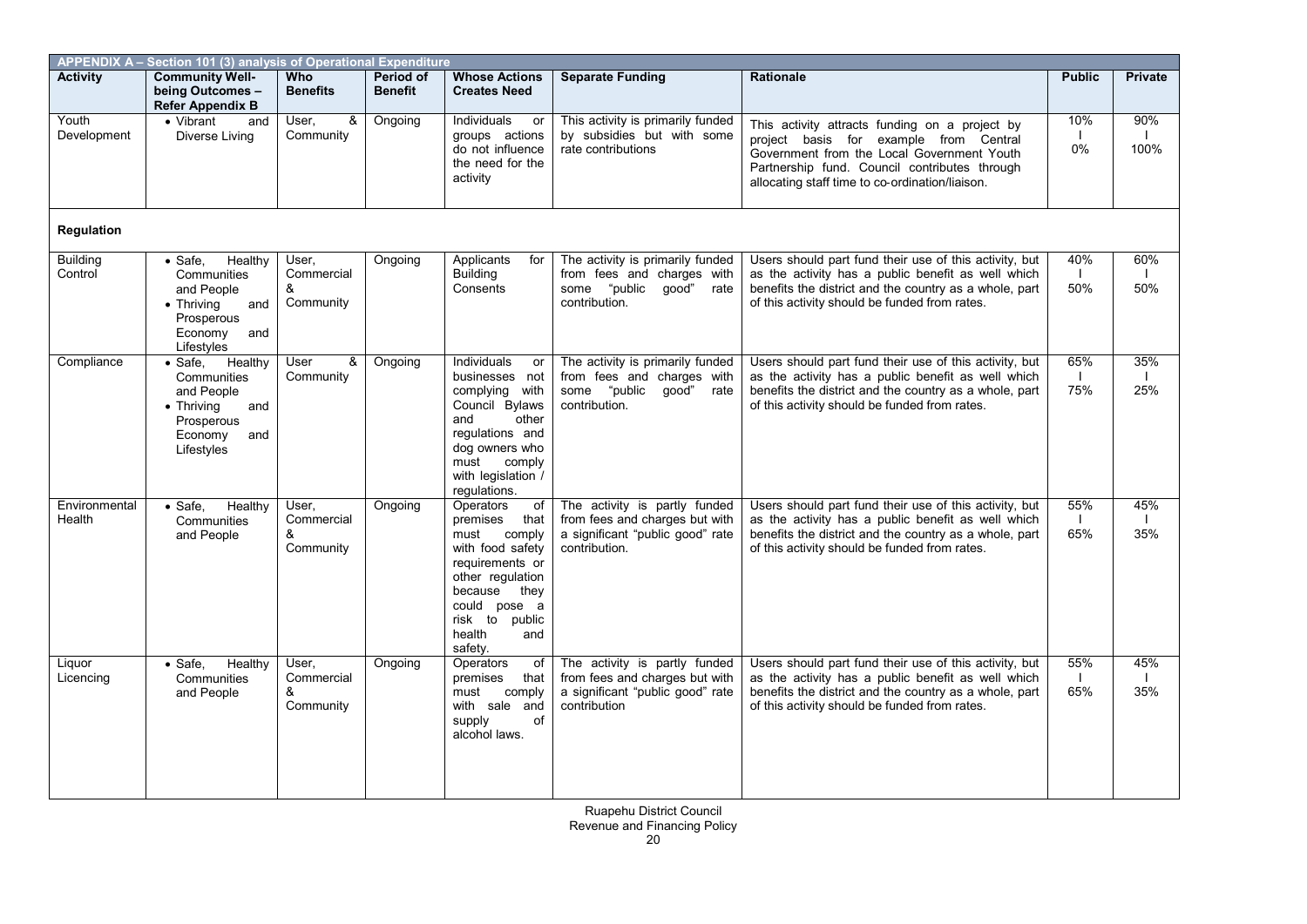| APPENDIX A - Section 101 (3) analysis of Operational Expenditure |                                                                                                                                                                                     |                                       |                             |                                                                                                     |                                                                                                                      |                                                                                                                                                                                                                         |               |                            |  |  |
|------------------------------------------------------------------|-------------------------------------------------------------------------------------------------------------------------------------------------------------------------------------|---------------------------------------|-----------------------------|-----------------------------------------------------------------------------------------------------|----------------------------------------------------------------------------------------------------------------------|-------------------------------------------------------------------------------------------------------------------------------------------------------------------------------------------------------------------------|---------------|----------------------------|--|--|
| <b>Activity</b>                                                  | <b>Community Well-</b><br>being Outcomes -<br><b>Refer Appendix B</b>                                                                                                               | Who<br><b>Benefits</b>                | Period of<br><b>Benefit</b> | <b>Whose Actions</b><br><b>Creates Need</b>                                                         | <b>Separate Funding</b>                                                                                              | Rationale                                                                                                                                                                                                               | <b>Public</b> | <b>Private</b>             |  |  |
| Resource<br>Management                                           | $\bullet$ Safe,<br>Healthy<br>Communities<br>and People<br>$\bullet$ Thriving<br>and<br>Prosperous<br>Economy<br>and<br>Lifestyles<br>• Our Places -<br>Natural<br>and<br>Beautiful | User,<br>Commercial<br>&<br>Community | Ongoing                     | Applicants<br>undertaking<br>development<br>that could have<br>adverse<br>environmental<br>effects. | The activity is partly funded<br>from fees and charges but with<br>a significant "public good" rate<br>contribution. | Users should part fund their use of this activity, but<br>as the activity has a public benefit as well which<br>benefits the district and the country as a whole, part<br>of this activity should be funded from rates. | 70%<br>80%    | 30%<br>$\mathbf{I}$<br>20% |  |  |
| <b>Solid Waste</b>                                               |                                                                                                                                                                                     |                                       |                             |                                                                                                     |                                                                                                                      |                                                                                                                                                                                                                         |               |                            |  |  |
| Kerbside<br>Collection                                           | $\bullet$ Safe,<br>Healthy<br>Communities<br>and People<br>$\bullet$ Thriving<br>and<br>Prosperous<br>Economy<br>and<br>Lifestyles<br>· Our Places -<br>Natural<br>and<br>Beautiful | User                                  | Ongoing                     | The residents of<br>urban<br>communities<br>who create<br>refuse.                                   | Fully funded by targeted rates.                                                                                      | The activity benefits the user therefore funded by<br>targeted rates.                                                                                                                                                   | 0%            | 100%                       |  |  |
| Waste<br>Minimisation<br>Management<br>and Facilities            | $\bullet$ Safe,<br>Healthy<br>Communities<br>and People<br>• Thriving<br>and<br>Prosperous<br>Economy<br>and<br>Lifestyles<br>· Our Places -<br>Natural<br>and<br><b>Beautiful</b>  | &<br>User<br>Community                | Ongoing                     | The<br>residents<br>who<br>create<br>refuse                                                         | Part funded by user charges<br>but with "public good" rate<br>contribution.                                          | There is a moderate public benefit to the activity but<br>the user charge acknowledges that some members<br>of the public and businesses use the activity more<br>than others.                                          | 30%<br>40%    | 70%<br>$\mathbf{I}$<br>60% |  |  |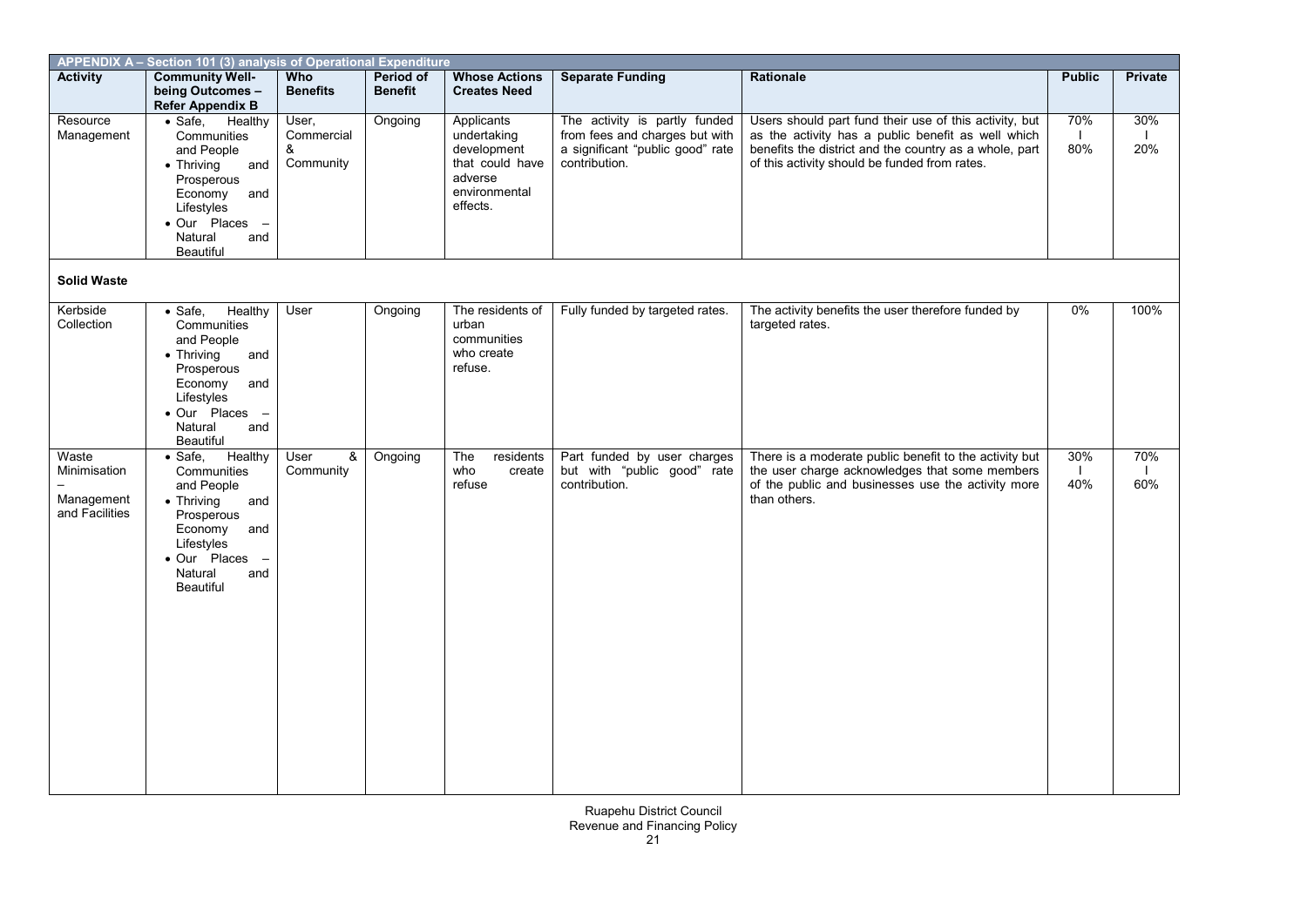| APPENDIX A - Section 101 (3) analysis of Operational Expenditure |                                                                                                                                                                                            |                                       |                             |                                                                   |                                                                                                                                                                                                                                                                                    |                                                                                                                                                                                                                                                                                                              |                             |             |  |  |  |  |
|------------------------------------------------------------------|--------------------------------------------------------------------------------------------------------------------------------------------------------------------------------------------|---------------------------------------|-----------------------------|-------------------------------------------------------------------|------------------------------------------------------------------------------------------------------------------------------------------------------------------------------------------------------------------------------------------------------------------------------------|--------------------------------------------------------------------------------------------------------------------------------------------------------------------------------------------------------------------------------------------------------------------------------------------------------------|-----------------------------|-------------|--|--|--|--|
| <b>Activity</b>                                                  | <b>Community Well-</b><br>being Outcomes -<br><b>Refer Appendix B</b>                                                                                                                      | <b>Who</b><br><b>Benefits</b>         | Period of<br><b>Benefit</b> | <b>Whose Actions</b><br><b>Creates Need</b>                       | <b>Separate Funding</b>                                                                                                                                                                                                                                                            | <b>Rationale</b>                                                                                                                                                                                                                                                                                             | <b>Public</b>               | Private     |  |  |  |  |
| <b>Waters</b>                                                    |                                                                                                                                                                                            |                                       |                             |                                                                   |                                                                                                                                                                                                                                                                                    |                                                                                                                                                                                                                                                                                                              |                             |             |  |  |  |  |
| Stormwater<br>and Flood<br>Protection                            | Healthy<br>$\bullet$ Safe.<br>Communities<br>and People<br>$\bullet$ Thriving<br>and<br>Prosperous<br>Economy<br>and<br>Lifestyles<br>• Our Places -<br>Natural<br>and<br><b>Beautiful</b> | User<br>&<br>Community                | Ongoing                     | Individuals.<br>households and<br>businesses<br>in<br>urban areas | Part funded by local<br>targeted rates but with<br>"public good" General<br>Rate contribution                                                                                                                                                                                      | While the district as a whole will benefit from<br>stormwater and flood protection, the main<br>beneficiaries are the ratepayers in urban centres.                                                                                                                                                           | 45%<br>55%                  | 55%<br>45%  |  |  |  |  |
| Sewerage                                                         | Healthy<br>$\bullet$ Safe,<br>Communities<br>and People<br>$\bullet$ Thriving<br>and<br>Prosperous<br>Economy<br>and<br>Lifestyles<br>• Our Places -<br>Natural<br>and<br><b>Beautiful</b> | User.<br>Commercial<br>&<br>Community | Ongoing                     | <b>Users</b>                                                      | This activity is regarded as a<br>separate activity therefore is<br>funded separately by targeted<br>rates and fees. Council is<br>proposing to treat all sewerage<br>schemes collectively as a<br>single service rather than<br>separately<br>funding<br>each<br>individual area. | Separate funding is appropriate this service<br>however Council now believes that as all properties<br>connected to any one of the reticulated schemes<br>receive a similar level of benefit it is appropriate that<br>they pay similar levels of rates. Some Fees and<br>Charges apply for connections etc. | $0\%$<br>$\mathbf{I}$<br>6% | 100%<br>94% |  |  |  |  |
| <b>Water Supply</b>                                              | Healthy<br>$\bullet$ Safe.<br>Communities<br>and People<br>$\bullet$ Thriving<br>and<br>Prosperous<br>Economy<br>and<br>Lifestyles<br>• Our Places -<br>Natural<br>and<br><b>Beautiful</b> | User,<br>Commercial<br>&<br>Community | Ongoing                     | <b>Users</b>                                                      | This activity is regarded as a<br>separate activity therefore is<br>funded separately by targeted<br>rates and fees. Council treats<br>all water schemes collectively<br>as a single service rather than<br>separately<br>funding<br>each<br>individual area.                      | Separate funding is appropriate<br>this service<br>however Council now believes that as all properties<br>connected to any one of the reticulated schemes<br>receive a similar level of benefit it is appropriate that<br>they pay similar levels of rates. Some fees and<br>charges apply for connections.  | 0%<br>$\mathbf{L}$<br>8%    | 100%<br>92% |  |  |  |  |